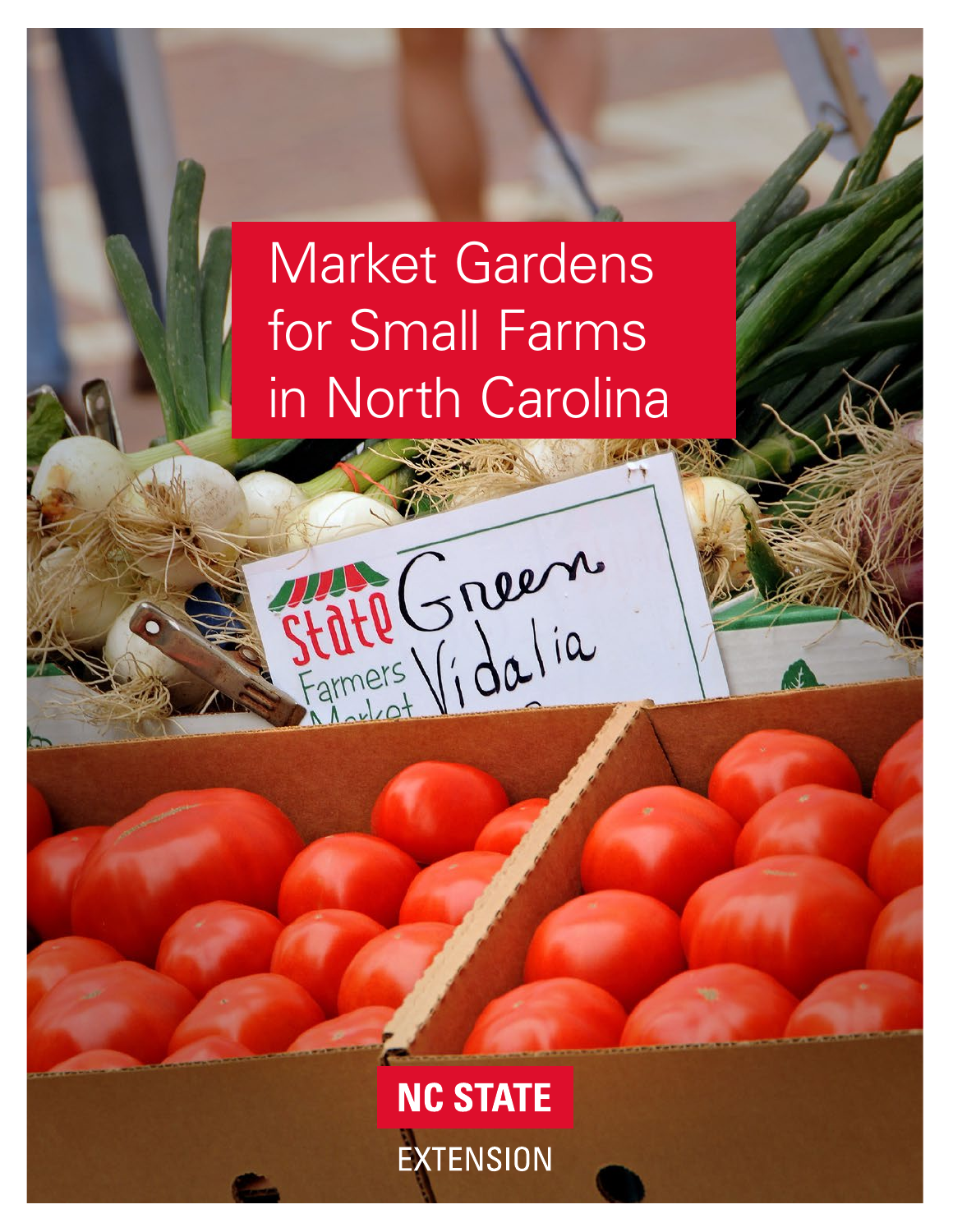This guide provides an overview of market gardens for small and beginning farmers in North Carolina, with a focus on planning that can result in a profitable market garden enterprise. This publication is a starting reference point for anyone interested in market gardens. Links to internet resources are presented throughout this publication. Additional information is available from N.C. Cooperative Extension centers, the North Carolina Farm School (ncfarmschool.ces.ncsu.edu), and other state university resources.

### **Contents**

| Planning: Crop Rotation and Succession Plantings, Variety Selection, and Time of Planting  8 |  |
|----------------------------------------------------------------------------------------------|--|
|                                                                                              |  |
|                                                                                              |  |
|                                                                                              |  |
|                                                                                              |  |
|                                                                                              |  |
|                                                                                              |  |
|                                                                                              |  |
|                                                                                              |  |
|                                                                                              |  |
|                                                                                              |  |
|                                                                                              |  |
|                                                                                              |  |
|                                                                                              |  |
|                                                                                              |  |
|                                                                                              |  |
|                                                                                              |  |
|                                                                                              |  |
|                                                                                              |  |
|                                                                                              |  |
|                                                                                              |  |
|                                                                                              |  |
|                                                                                              |  |
|                                                                                              |  |
|                                                                                              |  |
|                                                                                              |  |
|                                                                                              |  |
|                                                                                              |  |
|                                                                                              |  |
|                                                                                              |  |
|                                                                                              |  |
|                                                                                              |  |
|                                                                                              |  |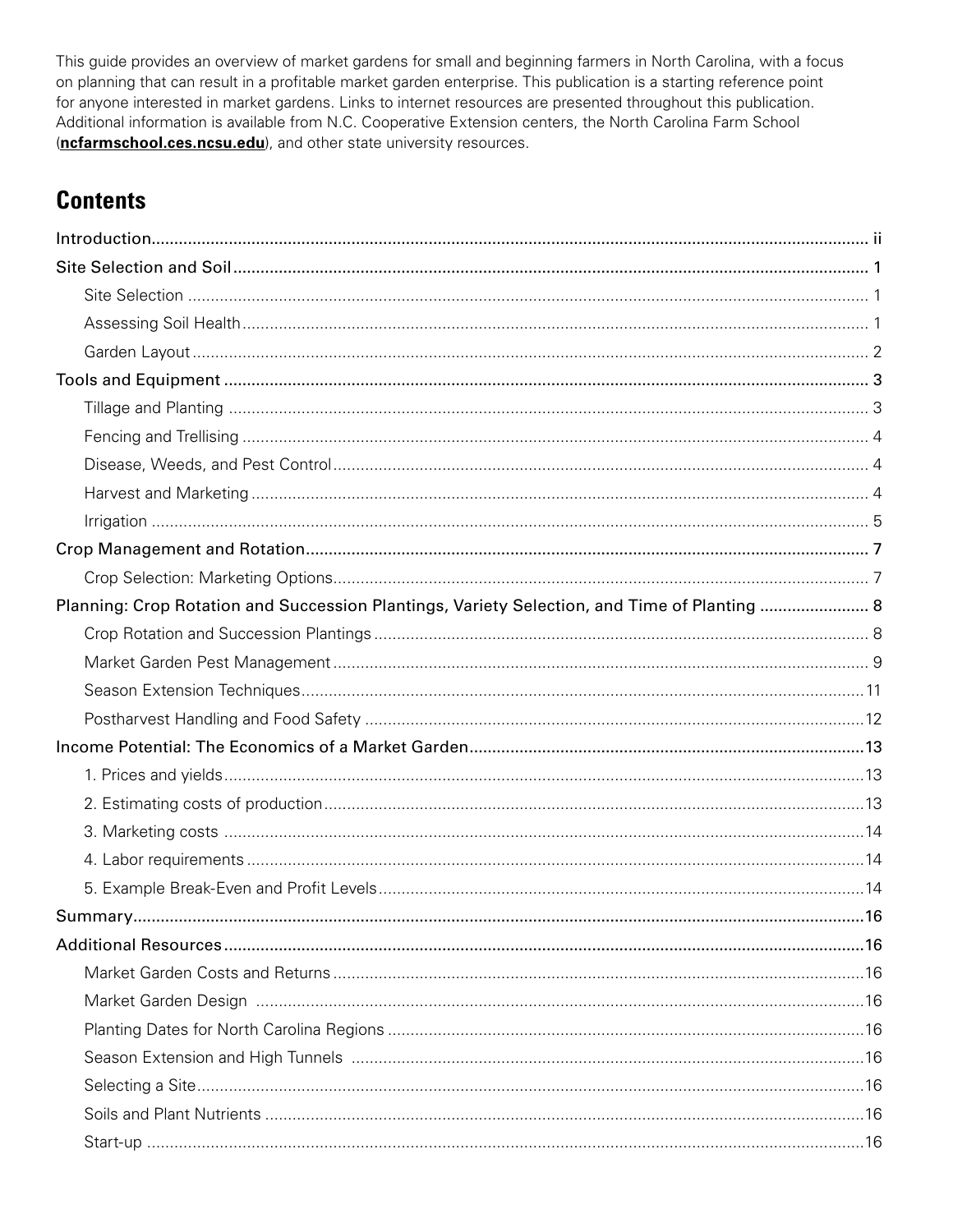# <span id="page-2-0"></span>**Introduction**

For generations, North Carolinians have grown large gardens for selling their produce locally. North Carolina consumers have shown increased interest in purchasing locally grown produce, reflecting national food purchasing trends. Consumer interest in local foods has helped increase the number of farmers markets in North Carolina. In 2017, 230 farmers markets in North Carolina accounted for 3 percent of all U.S. farmers markets.

A market garden is a space cultivated for "the commercial production of vegetables, fruits, flowers, and other plants on a scale larger than a home garden, yet small enough that many of the principles of gardening are applicable." The rising number of farmers markets has been accompanied by an increase in the number of market gardens and methods for marketing the produce grown there. Besides community farmers markets, market gardeners sell direct to consumers through community supported agriculture (CSA) and other subscription-based services; at roadside stands or other temporary locations; directly from the farm; and through informal local delivery networks. Some market gardeners may supply wholesale produce to local food service outlets, including restaurants, schools, and grocers.

Having a goal for market gardening is an important foundation for the farmer's design of the garden and preparation of the business and marketing plan. Some farmers are starting a small-scale farm enterprise to supplement their income. Others may want to generate income from a pastime they enjoy. Market gardens are a common farm enterprise for beginning farmers and established farms aiming to diversify a production base.

This guide provides business and production principles for people interested in starting a market garden in North Carolina. Readers can use this guide to evaluate their potential for market gardening and as a general resource for developing future garden enterprises.

# **Site Selection and Soil**

Good market gardens need quality soil and a feasible market. A promising, real market for the produce is as important to success as doing a great job growing the crop. Although it is hard to say which is more important, good soil or good markets, this guide will start where all good gardens start: the site and the soil.

### **Site Selection**

Good site selection can help market gardeners avoid production problems. The keys to good site selection are sun, water, and surroundings.

Sun is needed for photosynthesis, in which vegetables and fruits convert solar energy into chemical energy. A market garden site should receive eight to ten hours of full sunlight; six hours is the minimum for most home vegetable gardens. Some crops will tolerate shade, even benefiting from it in the summer. Most traditional warmseason crops—like tomatoes, melons, and sweet corn grow best in full sun.

Water is also vital for plant health. Supplemental watering is almost always needed for a successful market garden in North Carolina. Irrigation is addressed later in this guide.

Irrigation is just one water-related concern when selecting a market garden site. Good soil drainage is important for healthy crops; avoid land that is lowlying or prone to flooding. Low areas are also prone to temperature inversions. In addition, morning dew can last longer and be heavier in low-lying areas, creating more potential for plant disease.

Market garden surroundings are also important. The proximity of trees can limit suitability—large trees can block sunlight, and smaller trees may create future shade problems. A previously wooded or untilled site can contain roots, rocks, and other obstacles. Soil diseases from past crops may be present at older garden sites.

Plant the market garden on flat or gently sloping land. Slopes greater than 5 percent will require more intensive management and may adversely impact the garden's production potential. If the slope is greater than 5 percent, consider planting rows on the contour and establishing a diversion ditch at the top of the garden site.

### **Assessing Soil Health**

Crop production starts with healthy soil, and soil management is vital for market garden success. Soil fertility and soil structure are equally important components of soil management.

Soil fertility is one component of soil health and refers to the availability of nutrients. Fertility is determined by the soil's chemical properties, such as pH, and the presence of major nutrients (nitrogen, phosphorous, and potassium) and micronutrients in the soil. Soil pH, the measure of soil acidity or alkalinity, is one of the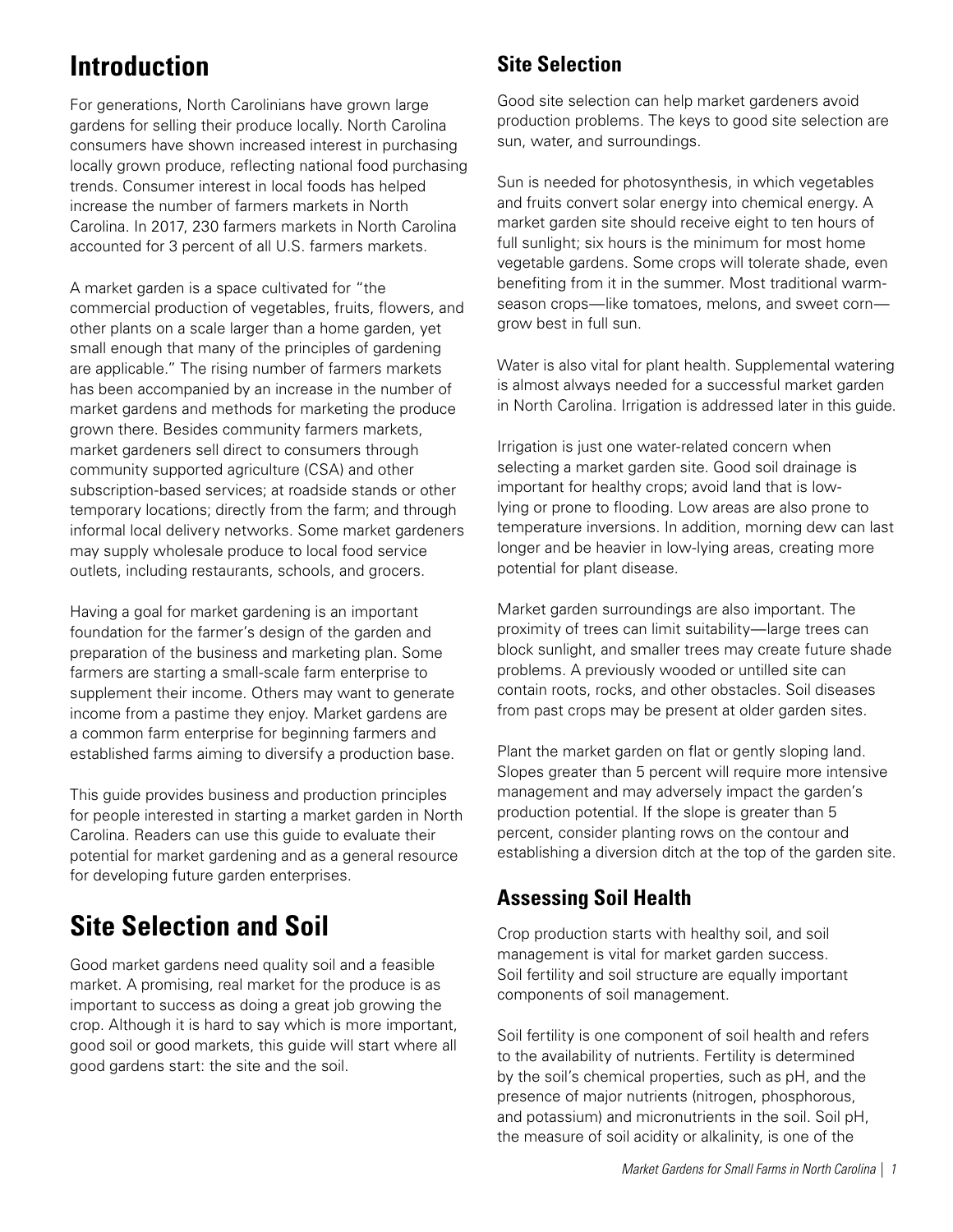<span id="page-3-0"></span>benchmarks for soil fertility. Different crops require different pH ranges for optimal production. Lime is often applied to maintain the proper soil pH required by many crops. Some soils may require immediate attention to macronutrients, such as magnesium and calcium, or micronutrients, such as boron.

Most garden crops will require fertilization to produce yields that will generate positive financial returns. The type of fertilizer or soil amendment will influence when nutrients are available to the crop. Some fertilizers provide nutrients for immediate plant benefits, while other fertilizers may release nutrients over time.

A soil test from a reputable soil testing lab is the best starting point for assessing soil fertility. The test will provide information about soil pH and identify any nutrient deficiencies that may need to be corrected with fertilizer and other inputs. The North Carolina Department of Agriculture & Consumer Services (NCDA&CS) maintains a soil testing lab (**[www.ncagr.gov/agronomi/sthome.htm](http://www.ncagr.gov/agronomi/sthome.htm)**) that is available to market gardeners.

While evaluating soil health includes measuring soil fertility, it also includes assessing the soil's texture, structure, water-holding capacity, and other physical characteristics. Healthy soil promotes productivity throughout the entire growing season, and good soil health management continues long after the last harvest. Good soil health practices are essential in a market garden.

Soil health is "the continued capacity of soil to function as a vital living ecosystem that sustains plants, animals, and humans." Good gardeners have long used techniques that promote soil health, including rotating cover crops with production crops, amending soils with compost, and covering soils with organic mulches whenever appropriate.

Soil is made up of different size particles. Clay is the smallest size particle, silt is the next, and sand is the largest. The term *soil structure* describes how these different soil particles group together with organic matter into soil aggregates. The space in between these soil aggregates is called the soil's pore space—where water and air flow through the soil. Lack of adequate pore space for water and air movement can have significant adverse impacts on plant health.

*Organic matter* is the decaying remains of plant and animal life in the soil. Organic matter helps maintain adequate amounts of soil pore space. Adding organic matter such as leaf molds or compost to garden soils is one of the most common ways to maintain soil health. Applying organic mulch may also be beneficial.

Cover crops can provide a wide range of soil fertility and soil health benefits. Cover crops are planted between or sometimes alongside other crops. Cover crops are most commonly used to cover the soil in the off-season or planted between crops, helping to retain topsoil and nutrients. Legumes such as clover and field peas are often used in cover crop seed mixes because legumes host bacteria that can provide soil with nutrient benefits.

### **Garden Layout**

Market garden success depends on a well-planned and well-executed design. Many principles of home vegetable garden design apply to a market garden, including the following from the North Carolina Extension Gardener Handbook. See Additional Resources for more design and planning information.

- Design and draw a garden plan to scale, noting the sun's pattern throughout the day to help determine row orientation.
- Identify water access.
- Understand planting and harvest dates for each crop.
- Plant tall crops (for example, corn, okra, and sunflowers) and trellised vines (for example, peas, beans, and squash) in a way that avoids shading shorter plants.
- Leave pathways to easily access plants.

Market gardens will likely include some raised beds and sheltered production, such as high tunnels. High tunnels can extend the production season and produce relatively large amounts of produce in a concentrated space. A high tunnel or a small greenhouse may be used to grow transplants. High tunnels and greenhouses should be positioned in a way that allows for optimal exposure to sunlight. Using appropriate covering materials for high tunnels and greenhouses is also essential for delivering the appropriate amount of sunlight to the crop. Growers should choose plastics designed for horticultural use, which will capture maximum sunlight and deteriorate less quickly (than nonhorticultural plastics) from exposure to ultraviolet light.

Raised beds can improve soil warming in the spring and fall and provide weed control and soil drainage advantages. Some market gardeners establish relatively small, permanent, or semi-permanent raised beds to produce high-value crops like specialty greens and herbs. Raised beds, in long rows, may be combined with plasticulture for crops needing more space, for example, melons, cucumbers, and squash.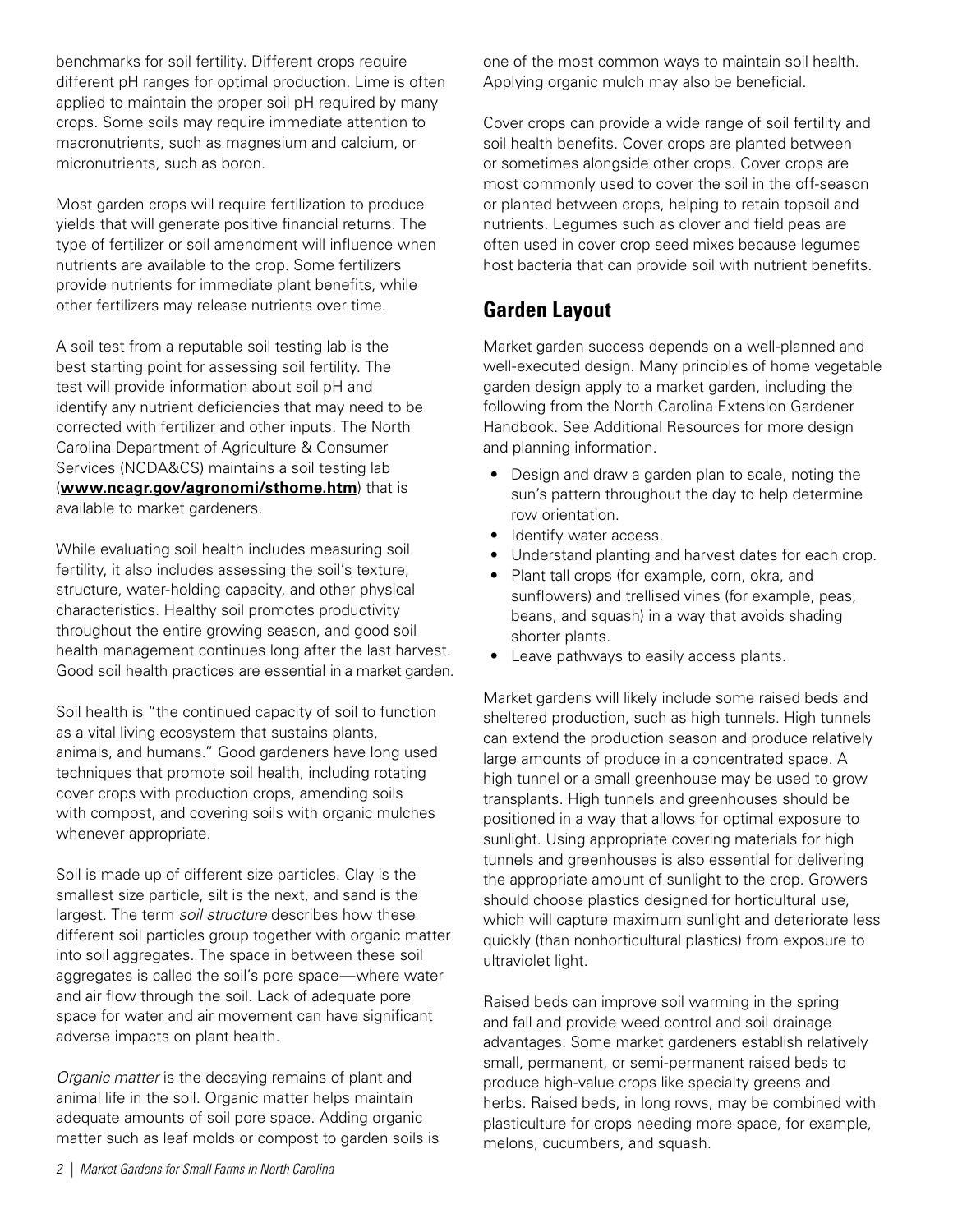# <span id="page-4-0"></span>**Tools and Equipment**

The required garden tools and equipment will be determined by the market garden's size, crop mix, and marketing methods. This section summarizes the main categories of market garden tools and equipment: tillage and planting; fencing and trellising; disease, weed, and pest control; harvest and marketing; and irrigation.

### **Tillage and Planting**

Tillage and planting operations for a market garden can require a tractor instead of just a tiller, depending on the size. Beginning market gardeners may rent equipment or custom hire tillage service to forgo the expense of purchasing and maintaining a tractor. Smaller market gardeners frequently invest in a used rototiller for preparing seedbeds.

Various hand tools, such as rakes, shovels, and hoes, are also needed for tillage and planting. The qualities of hand cultivation tools have improved significantly in recent years, including new ergonomic designs for tools like stirrup hoes and collinear hoes. Updated wheel hoe designs feature attachments like finger weeders.

Hand tools range from fairly inexpensive hoes and trowels to specialized hand-drawn precision seeders that can cost more than \$500 new. Talking to experienced market gardeners can help you decide what equipment purchases are most prudent.

Market gardeners using plasticulture (plastic mulch with micro-irrigation) will need a way to create the raised bed and lay the plastic. Options for completing these tasks include hand-drawn and machine-powered equipment. Plasticulture systems require distinct planting tools for both hand and mechanical use.

Gardeners may also need seed starting and transplanting supplies, including seed trays, soil block makers, seedling trays, seedling heat mats, and lighting for starting seeds indoors.

Market gardeners should base equipment investments on which crops are most likely to be profitable. If salad greens are a market focus, for example, the market gardener might justify investment in a precision seeder. A market focused on heirloom tomatoes might entail buying seed-starting equipment and building a transplant starter house. Consider the actual market potential and estimated profitability for each crop before making cropspecific investments.

Tables 1, 2, and 3 list example tillage and planting equipment costs for three scales of market gardens, based on the North Carolina Farm School budgets. Table 1 represents equipment costs for a garden of 1 acre or less prepared with a rototiller and hand tools. Table 2 represents costs for a 1.5-acre garden prepared with a walk-behind tractor and more extensive hand tools. Table 3 represents costs for a 2.5-acre garden prepared with a small utility tractor and 3-point tractor implements.

| <b>Equipment Type</b>                   | Cost       | <b>Useful Life (years)</b> | <b>Annual Depreciation Cost</b> |
|-----------------------------------------|------------|----------------------------|---------------------------------|
| Used Tiller + Accessories               | \$1,000.00 | 10                         | \$100.00                        |
| Used Tiller for Farm                    | \$5,000.00 | 12                         | \$416.67                        |
| Cold Room (converted shed)              | \$600.00   | 10                         | \$60.00                         |
| Drip Irrigation System (well present)   | \$506.82   | 5                          | \$101.36                        |
| Fertigation Unit: bypass and tank       | \$250.00   | 5                          | \$50.00                         |
| Multipurpose Trellis, T-post+Woven Wire | \$2,000.00 | 5                          | \$400.00                        |
| <b>Hand Operated Seeder</b>             | \$300.00   | 5                          | \$60.00                         |
| Rakes, Shovels, Wheel Barrow, etc.      | \$250.00   | 5                          | \$50.00                         |
| Harvest Cart                            | \$350.00   | 5                          | \$70.00                         |
| Row Covers, Insect Netting, Hoops       | \$1,000.00 | 5                          | \$200.00                        |
| Sprayer                                 | \$120.00   | 5                          | \$40.00                         |
| Harvest Baskets, Scales                 | \$350.00   | 5                          | \$70.00                         |
| Electric Fencing (Deer Fence)           | \$500.00   | 5                          | \$100.00                        |
| <b>Transplant Starter House</b>         | \$1,200.00 | 5                          | \$240.00                        |
| <b>Hand Wash Station</b>                | \$500.00   | 10                         | \$50.00                         |
| <b>Benches and Soil Block Tools</b>     | \$500.00   | 5                          | \$100.00                        |

**Table 1. Sample Equipment Costs, 1 acre or Less Market Garden, North Carolina**

Source: North Carolina Farm School Market Garden Budget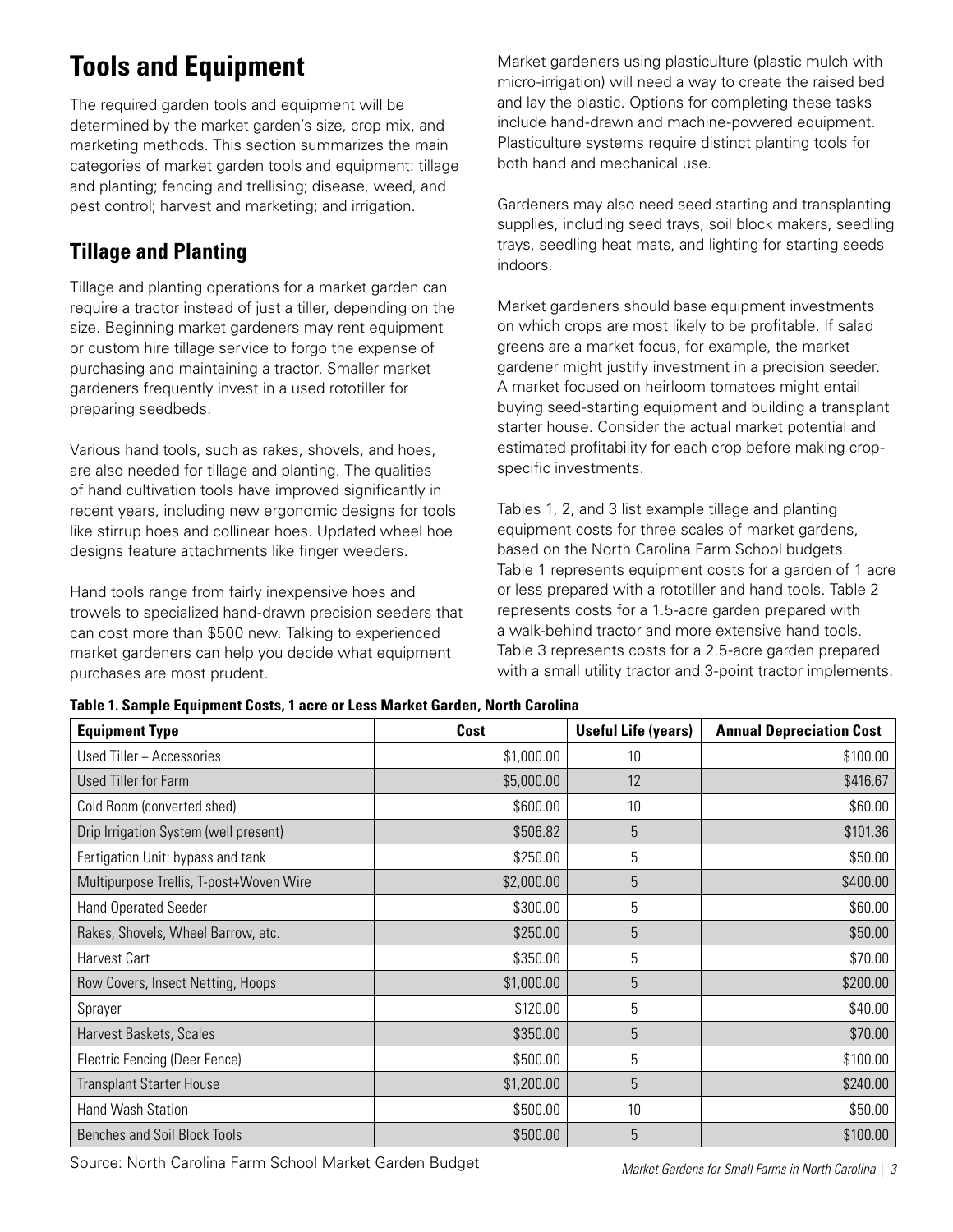<span id="page-5-0"></span>**Table 2. Sample Equipment Costs, 1.5-acre Market Garden, Walk-Behind Tractor, North Carolina**

| <b>Equipment Type</b>                   | Cost       | <b>Useful Life (years)</b> | <b>Annual Depreciation Cost</b> |
|-----------------------------------------|------------|----------------------------|---------------------------------|
| Used Walk-Behind Tractor with Tiller    | \$2,000.00 | 10                         | \$200.00                        |
| <b>Used Truck for Farm</b>              | \$5,000.00 | 12                         | \$416.67                        |
| Cold Room (converted shed)              | \$600.00   | 10                         | \$60.00                         |
| Drip Irrigation System (well present)   | \$506.82   | 5                          | \$101.36                        |
| Fertigation Unit: Bypass and tank       | \$250.00   | 5                          | \$50.00                         |
| Multipurpose Trellis, T-post+Woven Wire | \$2,500.00 | $\overline{5}$             | \$500.00                        |
| <b>Hand Operated Seeder</b>             | \$300.00   | 5                          | \$60.00                         |
| Paper Pot Transplanter                  | \$1,000    | 10                         | \$90.00                         |
| Rakes, Shovels, Wheel Barrow, etc.      | \$250.00   | 5                          | \$50.00                         |
| <b>Harvest Cart</b>                     | \$350.00   | 5                          | \$70.00                         |
| Row Covers, Insect Netting, Hoops       | \$1,500.00 | 5                          | \$300.00                        |
| Sprayer                                 | \$120.00   | 5                          | \$40.00                         |
| Harvest Baskets, Scales                 | \$350.00   | 5                          | \$70.00                         |
| Electric Fencing (Deer Fence)           | \$750.00   | 5                          | \$100.00                        |
| <b>Transplant Starter House</b>         | \$1,200.00 | 5                          | \$240.00                        |
| <b>Hand Wash Station</b>                | \$500.00   | 10                         | \$50.00                         |
| <b>Benches and Soil Block Tools</b>     | \$500.00   | 5                          | \$100.00                        |

Source: North Carolina Farm School Market Garden Budget

### **Fencing and Trellising**

A fence can be one of the most expensive, essential investments for North Carolina market gardeners. Fences keep deer and other wildlife pests from damaging garden crops. Electric fences, which are cost-effective and practical, are often placed around the garden perimeter.

Trellises are used to produce higher volumes of tomatoes, beans, and other vining vegetables in less space while also helping prevent plant disease resulting from soil contact. Market gardeners usually choose trellis equipment that can be used for multiple crops or across multiple seasons.

### **Disease, Weeds, and Pest Control**

Controlling disease, weeds, and insect pests results in healthier plants and potentially higher yields. Some simple tools may be required for hand weeding. Mulch is another method of weed control, and equipment may be needed to transport and spread it. Plastic mulch is another weed-suppressant option. Producers will need to select appropriate thickness and color.

Insect control can be accomplished using chemical insecticides or exclusion methods (for example, row covers and other barriers). A sprayer, insect netting, row cover, and low tunnel hoops are the most common equipment expenses for insect control.

Market gardeners often draw on a wide range of disease control methods. Gardeners should identify the major potential pests and diseases and select controls that are established to be reliable and proven to mitigate the risk of crop damage. In North Carolina's growing zones and climate, control of some key diseases in garden crops requires a rotation of pesticides labeled for the chosen system of production and pest pressure. (For more information about pest control, see Section 3.)

### **Harvest and Marketing**

Start-up market gardeners often overlook expenses for harvest aids and equipment needed to get a crop to market. Investing in the appropriate harvest equipment including carts, knives, picking aids, tubs, or totes—can save time and hassle at harvest.

Transporting the product to market may require a truck or other special vehicle and delivery containers. Subscription or pre-order marketing may require reusable containers for delivering portions of produce. Before making substantial investments in reusable containers, market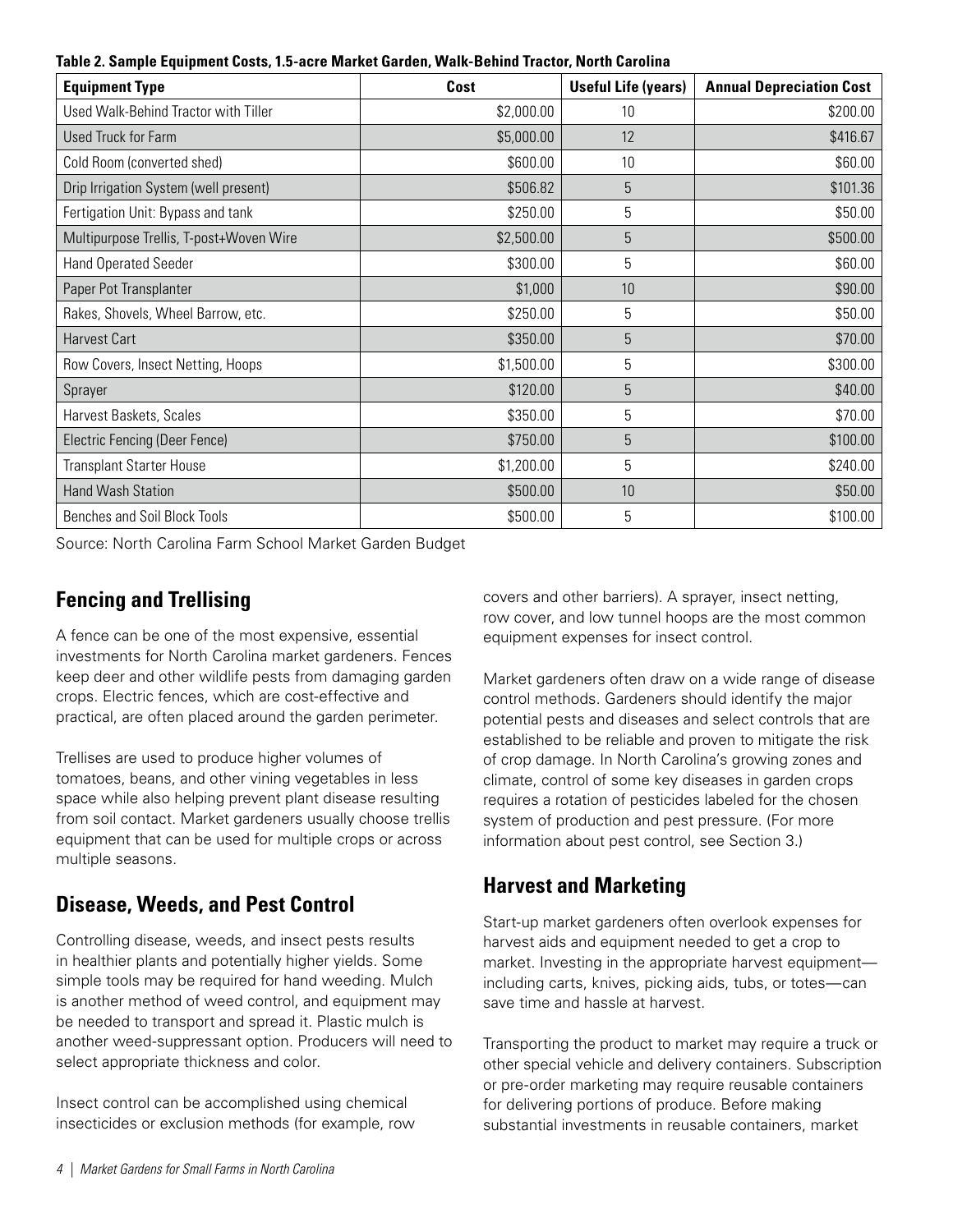<span id="page-6-0"></span>

| <b>Equipment Type</b>                   | Cost                               | <b>Useful Life (years)</b> | <b>Annual Depreciation Cost</b> |
|-----------------------------------------|------------------------------------|----------------------------|---------------------------------|
| Used 30 - 50 HP Tractor*                | \$9,000.00                         | 10                         | \$810.00                        |
|                                         |                                    |                            |                                 |
| Tractor Loader/Bucket*                  | \$600.00                           | 10                         | \$54.00                         |
| 3-pt Rotary Mower*                      | \$1,000.00                         | 10                         | \$90.00                         |
| 3-pt Tiller*                            | \$3,000.00                         | 10                         | \$290.00                        |
| 3-pt Field Cultivator*                  | \$500.00                           | 10                         | \$45.00                         |
| 3-pt Sprayer and Tool Bar*              | \$1,500.00                         | 10                         | \$135.00                        |
| <b>Used Grain Drill</b>                 | \$750.00                           | 10                         | \$67.50                         |
| <b>Used Small Manure Spreader</b>       | \$500.00                           | 10                         | \$45.00                         |
| 4'x6' Trailer                           | \$500.00                           | 10                         | \$45.00                         |
| Spring Tine Cultivator                  | \$2,000.00                         | 10                         | \$180.00                        |
| <b>Used Bedding (Mulch) Chopper</b>     | \$500.00                           | 10                         | \$45.00                         |
| Transplanter (Used)                     | \$4,000.00                         | 10                         | \$360.00                        |
| <b>Used Truck for Farm</b>              | \$5,000.00                         | 12                         | \$416.67                        |
| <b>Cold Room (Converted Shed)</b>       | \$600.00                           | 10                         | \$60.00                         |
| Drip Irrigation System (well present)   | \$506.82 (Per Acre)                | 5                          | \$101.36                        |
| Fertigation Unit: Bypass and tank       | \$250.00 (Per Acre)                | 5                          | \$50.00                         |
| Multipurpose Trellis, T-post+Woven Wire | \$2,500.00 (First Acre)            | 5                          | \$500.00                        |
| <b>Hand Operated Precision Seeder</b>   | 7250.00                            | 5                          | \$60.00                         |
| Rakes, Shovels, Wheel Barrow, etc.      | \$250.00                           | 5                          | \$50.00                         |
| <b>Harvest Cart</b>                     | \$350.00                           | 5                          | \$70.00                         |
| Row Covers, Insect Netting, Hoops       | \$1,500.00 (First Acre)            | 5                          | \$300.00                        |
| Harvest Baskets, Scales                 | \$750.00                           | 5                          | \$150.00                        |
| <b>Electric Fencing (Deer Fence)</b>    | \$750.00                           | 5                          | \$150.00                        |
| <b>Transplant Starter House</b>         | \$2,400.00                         | $\overline{5}$             | \$480.00                        |
| Hand Wash Station                       | \$500.00                           | 10                         | \$50.00                         |
| <b>Benches and Soil Block Tools</b>     | \$500.00                           | $\overline{5}$             | \$100.00                        |
| High Tunnel (Varies by size/quantity)   | \$1.50 to \$4.00 (Per Square Foot) |                            |                                 |

Source: North Carolina Farm School Market Garden Budget

gardeners should evaluate their customers' preferences for packaging and understand any related food safety implications.

Costs of post-harvest storage and handling are also frequently overlooked when planning the market garden enterprise. A cold room, constructed from a converted shed, is a common need.

Food safety and proper handling practices should be deployed at a scale appropriate to the farm size. Portable hand-washing stations, which can be used on the farm and at the farmers market, are needed anywhere that plumbed hand-washing sinks are not available. Hydrocooling and produce washing require large volumes

of potable water and should be undertaken where potable water and a sanitary drain system are available.

### **Irrigation**

Water is a vital plant nutrient. Irrigating crops provides a steady volume of water to plants, helping reduce plant stress and improve crop yields.

Drip irrigation systems are the most efficient means of delivering water and are essential for plasticulture systems. Some crops, as well as all production using a bare ground system, require overhead irrigation. Certain irrigation systems can be designed to feed both drip systems at about 15 pounds per square inch (psi) and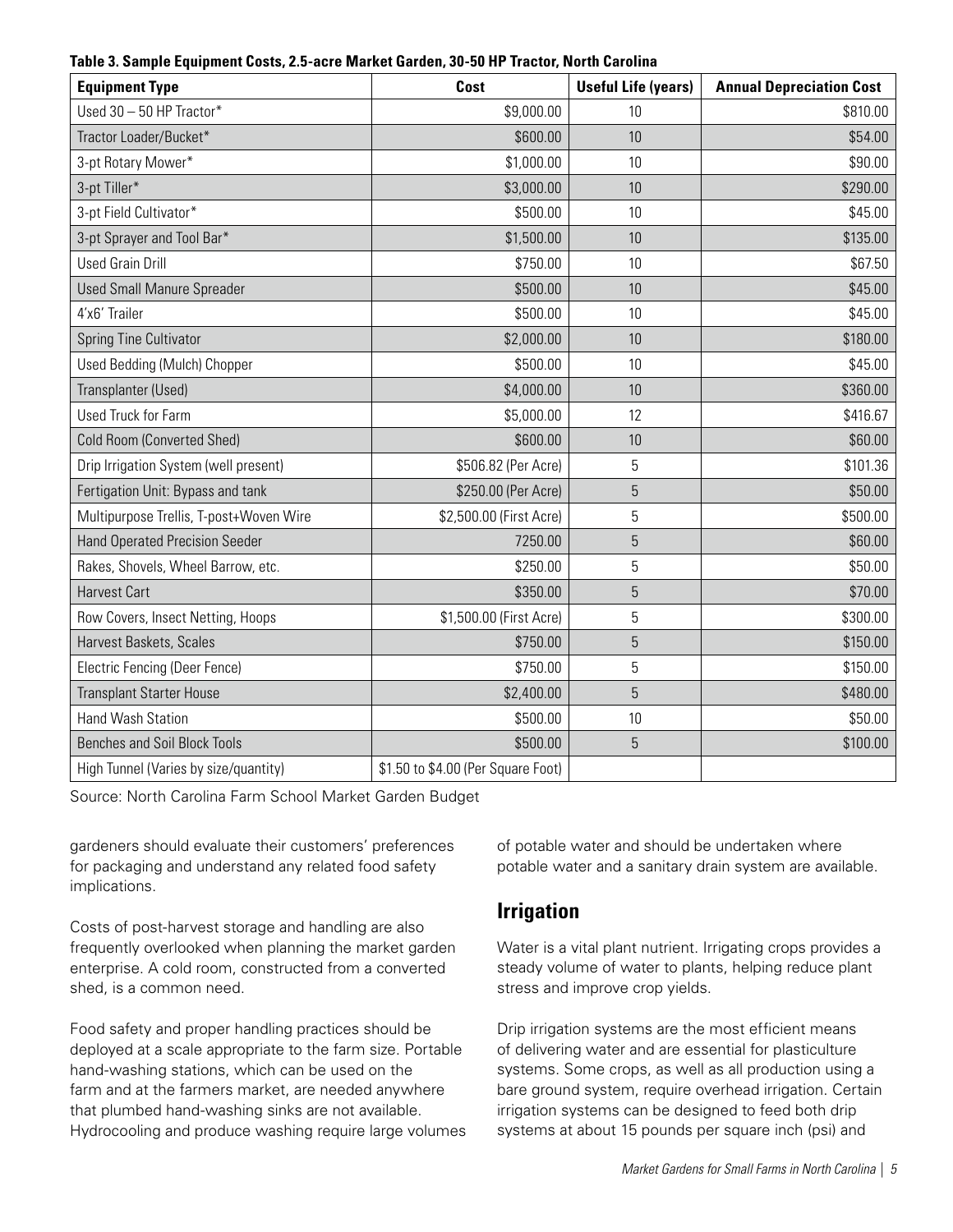small-scale overhead irrigation systems (like wobblers and microsprayers) at about 50 psi.

Investing in proper irrigation equipment, including pumps and pipelines, helps the market gardener manage weather uncertainties and produce an abundant, salable crop.

Private wells and municipal systems are the typical water sources available to North Carolina gardeners. Market gardeners usually choose wells for irrigation, though municipal water may be the only option for some market gardens, such as those in urban settings.

Drip irrigation delivers water and nutrients in precise volumes while avoiding inconsistent application and overwatering that can occur with overhead systems and hand watering.

Drip irrigation costs may be divided into two categories: variable costs and fixed costs. Variable costs are the costs in a particular season. These costs include drip tape and plastic mulch. Costs of plastic and drip tape ranged from \$0.15 to \$0.20 per foot in 2018. (These costs would be different if the gardeners own their own plastic laying equipment.) These costs depend on the thickness of the plastic and availability of custom machine hire.

Fixed costs are the costs of equipment needed to run the irrigation system year after year. These include (1) the water supply tube and fittings needed to source water from the well, and (2) the valves and filters that are installed at the point where the water flows into the drip tape. The cost of the supply tube will be influenced by the distance from the well to the garden. Costs for valves and filters in 2018 ranged from \$250 to \$500 for a smallscale drip irrigation system suitable for up to 2 acres.

Well pump repair or replacement may be required if the well pump is not in good working order or is unable to deliver the required water pressure for a drip irrigation system. As with any expense, market gardeners should consider whether the garden may expand when determining how much to initially invest in irrigation.

Market gardeners should plan for the modest cost of water testing as part of irrigation expenses. Water from private wells should be regularly tested for its suitability for consumption. Some production requirements (such as Good Agricultural Practices [GAP] certified, Food Safety Modernization Act [FSMA], and/or certified organic) may require proof of irrigation water testing. It is wise to certify both the safety and quality of the market garden water supply.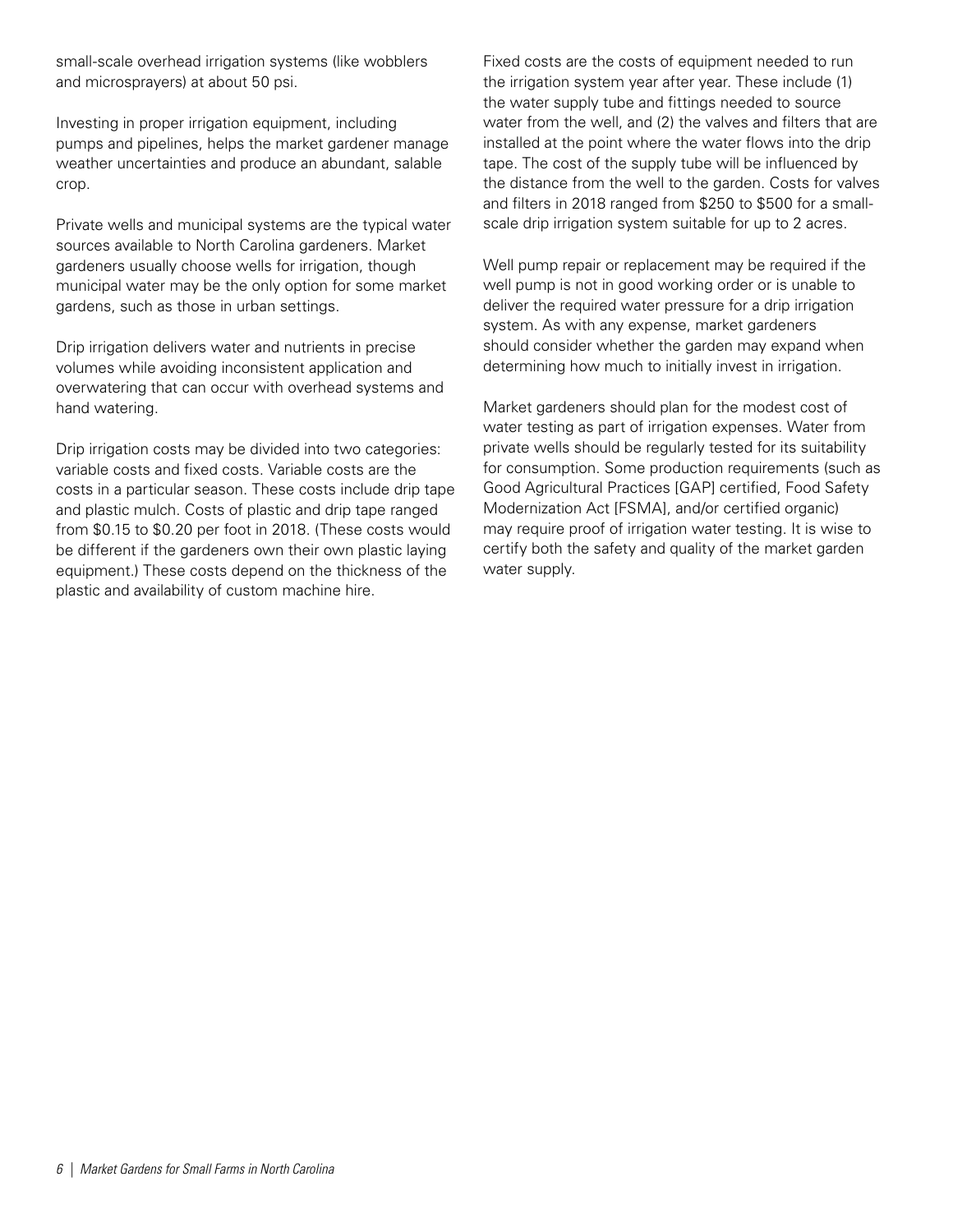# <span id="page-8-0"></span>**Crop Management and Rotation**

Though the right location, design, tools, and cultural practices are vital, the key pathway to a successful market garden is to understand the market. Who will be willing to pay the price necessary to make your market garden a viable enterprise? You must select crops with the most local sales potential. This section summarizes the most common channels that North Carolina market gardeners use for selling their produce. In addition, it discusses general guidelines for market garden crop selection, crop rotations, pest management, and season extension techniques.

### **Crop Selection: Marketing Options**

The three most common market channels for North Carolina market gardens are:

- Community supported agriculture (CSA)
- Community farmers markets
- Direct to restaurant

Market gardeners may capture premium prices by either selling direct to the end consumer (CSA and farmers markets) or bypassing wholesale markets (direct to restaurant).

#### *Community Supported Agriculture*

CSA first appeared in the United States in the 1980s. The original CSA program (also called CSAs) recruited community members to share financial risks with local farmers. Community members paid an upfront fee for a "share" of the farm and then received a weekly basketful of food grown on the farm. The basket contents varied depending on the local production season. The first CSAs focused on certified organic production. CSAs have since expanded to include many different production systems. The CSA marketing model became more popular as consumer interest in locally sourced food increased. Many CSAs are now characterized by more flexible share arrangements and weekly ordering options.

Advantages of the CSA model for market gardeners include potential upfront payments that can help with start-up costs, building a community of repeat customers, and attracting customers willing to pay premiums for certain crops. Challenges for CSA marketers include potentially high customer turnover and rigorous production requirements. Running a CSA market garden has sometimes been called "graduate-level gardening."

#### *Community Farmers Markets*

Community farmers markets range in size from large urban markets with dozens of vendors to very small, rural community farmers markets. There are about 230 farmers markets in North Carolina, including very large farmers markets that provide wholesale bulk quantities of produce.

Advantages to selling at a farmers market include potential price premiums from selling directly to consumers and growth opportunities in product mix and volumes. Disadvantages include the potential lack of control over market location and customer turnout; potentially limited consumer willingness to pay price premiums based upon local consumer preferences; and high marketing costs that may include the time spent selling at the market, losses from unsold produce, and market membership fees.

When evaluating the farmers market as a possible sales outlet, consider these questions:

- When does the market open and close?
- Are there enough customers at the market to support more vendors?
- Is there space available for new vendors at the market?
- What are the vendor responsibilities and obligations to the market (for example, membership fees)?
- What crops are most popular with market customers? Are these crops sold at prices that can cover production costs and generate profits?
- Are there crops not being offered at the market that a new producer could introduce?
- How is the market promoted locally, and does there appear to be potential for market growth?

#### *Direct to Restaurant*

Selling directly to restaurants can be a good way to move large volumes of produce in a single order, and some chefs are very willing to work with nearby farmers and gardeners to feature locally grown food. In addition, many restaurants will mention or feature the names of local farmers and gardeners on their menus and promotions.

Selling to restaurants can be challenging. Chefs require uniform, high-quality produce. Chefs may also have preferences for produce sizes and varieties. Regular delivery is essential. The market gardener must make sure the restaurant business office or business manager receives the proper invoices for deliveries. Restaurants and other food service customers may also require producers to carry product liability insurance (this also may be required at farmers markets).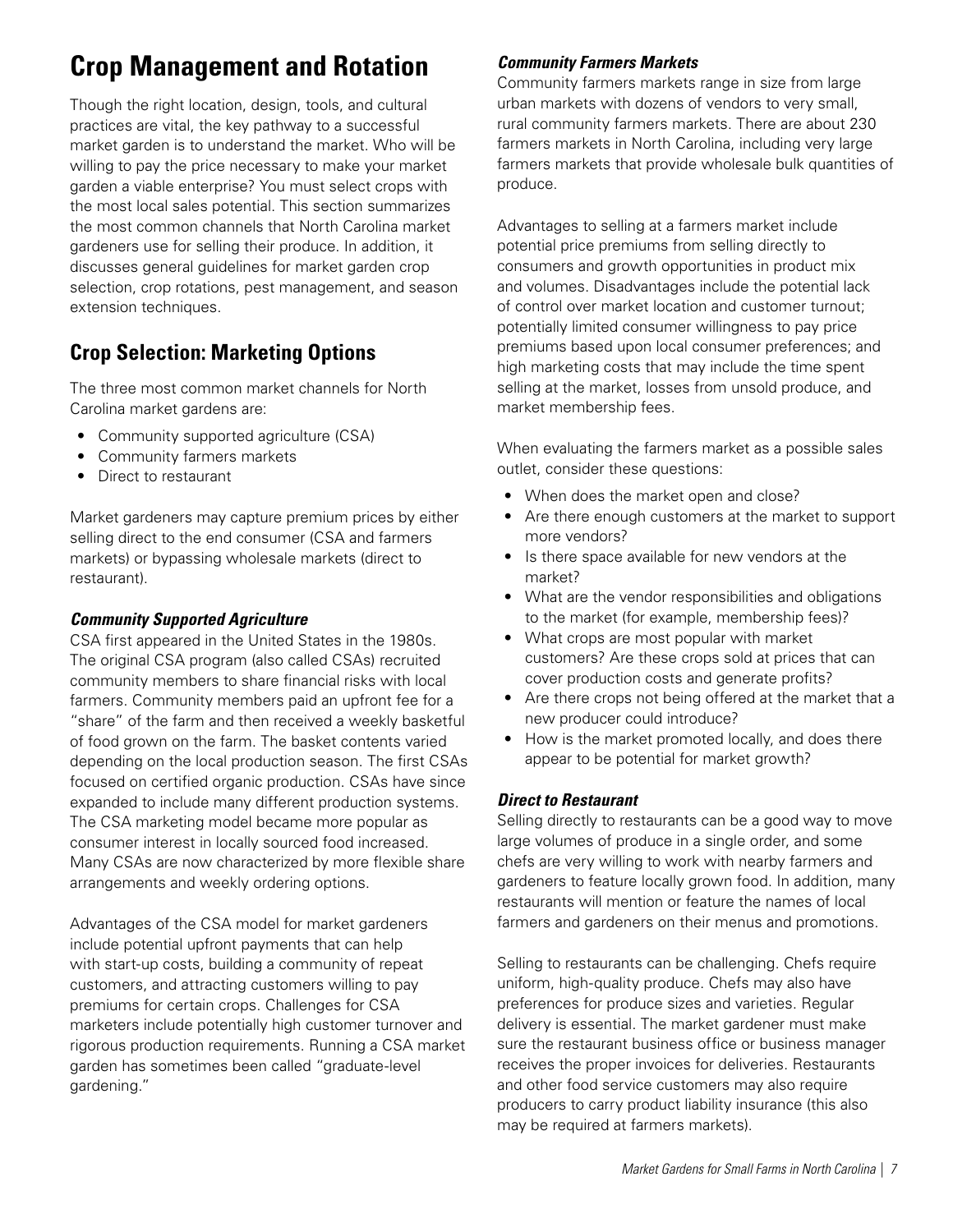# <span id="page-9-0"></span>**Planning: Crop Rotation and Succession Plantings, Variety Selection, and Time of Planting**

Following are tips for designing crop rotations, selecting varieties, and deciding how long the market garden will be in production.

### **Crop Rotation and Succession Plantings**

Crop rotation is the practice of planting a subsequent crop that is different from the one just grown. This is different from succession planting, in which the same crop is planted continually.

Crop rotations may be annual, for example, planting beans where corn was grown the previous year. Crops may also be rotated in-season, with short-season crops like turnips and greens followed by a longerseason crop to be harvested in the fall. Crop rotations should be designed with the market in mind. A rotation should incorporate the crops most demanded by likely customers.

Crop rotations are intended to enhance soil quality and fertility, as different crops use or contribute different

nutrients to the soil. Crop rotations are also important for disease management; growing the same crop season after season may increase the likelihood of diseases and insect pests specific to that crop.

Market gardeners often apply two general principles when planning plantings. The first principle is to rotate crops, planting crops from different plant families in successive years.

A simple three-year rotation that is often recommended for North Carolina vegetables is tomatoes/beans/squash, in which those crops are planted in different spaces each year, returning to the first space in year four.

The major plant families for North Carolina market gardeners are listed in Table 4.

The second principle of planning is to use succession plantings, as shown in Table 5. Instead of planting all the green beans at once, for example, gardeners may plant beans a few weeks apart to allow for a steady harvest.

#### *Variety Selection*

Customer preferences should also drive variety selection. Certain customers may prefer different varieties of the same crop. For example, some customers may be

| <b>Family</b>           | <b>Plants</b>                                                                              |
|-------------------------|--------------------------------------------------------------------------------------------|
| Sunflower Family        | lettuces, sunflower                                                                        |
| <b>Goosefoot Family</b> | beets, spinach, chard                                                                      |
| <b>Mustard Family</b>   | mustard greens, rutabaga, kale, broccoli, cabbage, cauliflower, turnip, radish, watercress |
| <b>Onion Family</b>     | garlic, shallots, leeks, onions, chives                                                    |
| Gourd Family            | melons, squashes, gourds                                                                   |
| Pea Family              | peas, beans, peanuts                                                                       |
| Nightshade Family       | peppers, tomatoes, eggplant. potato                                                        |
| <b>Carrot Family</b>    | celery, dill, chervil, fennel, carrot, parsnip, parsley                                    |
| Grass Family            | corn                                                                                       |

#### **Table 4. Major Plant Families for North Carolina Market Gardeners**

#### **Table 5. Common Succession Planting Intervals**

| <b>Planting Interval</b>      | <b>Plants (*denotes transplants)</b>                                                                                                     |
|-------------------------------|------------------------------------------------------------------------------------------------------------------------------------------|
| Two-Week Intervals            | Bush beans, beets, broccoli*, sweet corn, kale, kohlrabi, lettuce, muskmelon, greens, green onions,<br>radishes, spinach, tomato, turnip |
| Three-Week Intervals          | cabbage*, carrots                                                                                                                        |
| Four- to Five-Week Intervals  | cucumbers                                                                                                                                |
| Four- to Eight-Week Intervals | summer squash                                                                                                                            |
| Eight-Week Intervals          | eggplant                                                                                                                                 |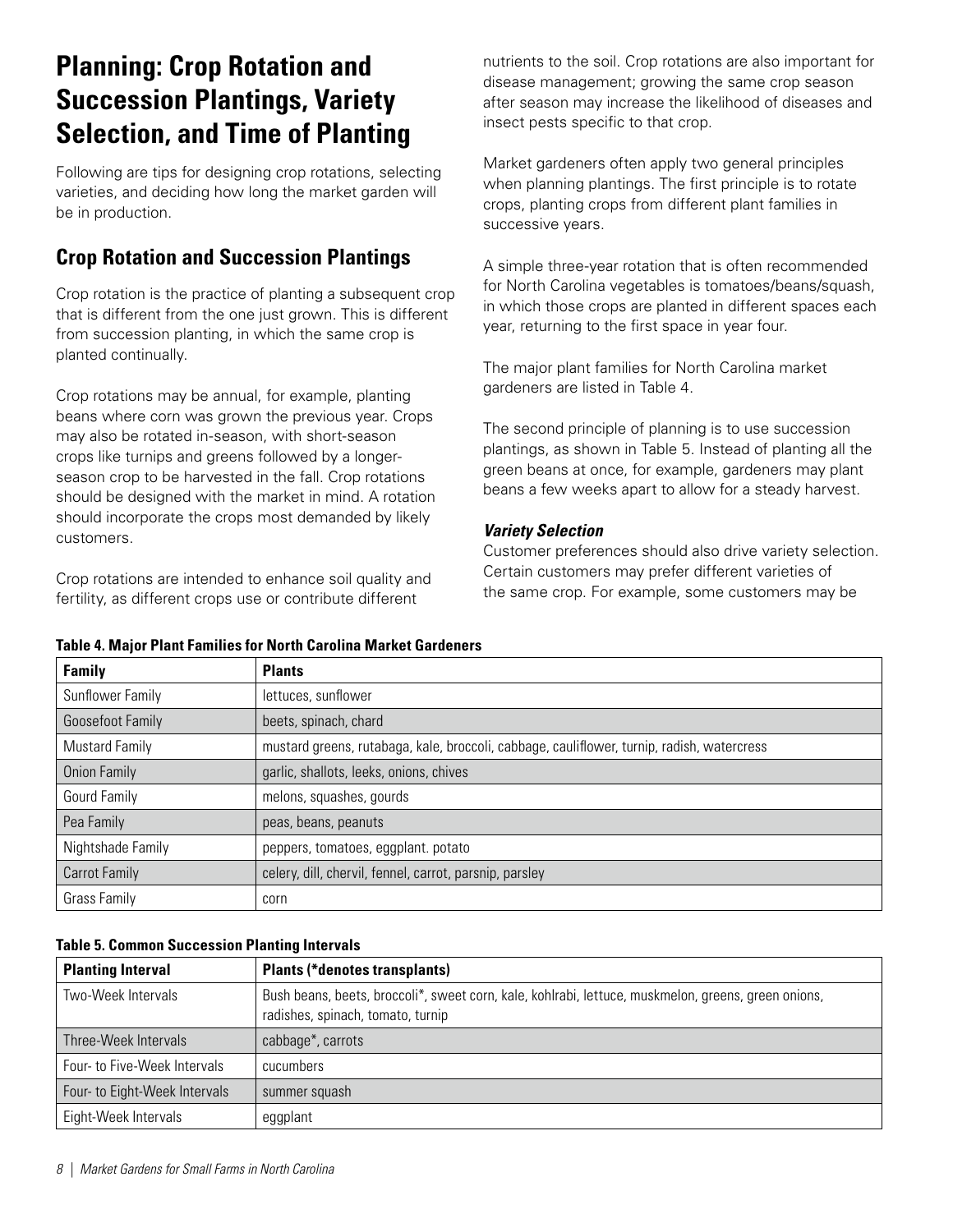<span id="page-10-0"></span>seeking red kale, while others may prefer dinosaur kale, depending on how they will be using it.

Variety selection is also a useful tool in managing diseases. Different varieties may have varying degrees of resistance to common diseases. Selecting diseaseresistant varieties is especially important for minimizing the use of chemical fungicides. Consult with NC State Extension to determine the most common diseases of vegetables grown in your area.

Different varieties of the same crop also have different season lengths. For example, some broccoli varieties are better suited for spring planting; others are recommended for fall planting, performing better with cooler temperatures and shorter days. Season length is an important consideration, especially if multiple crops will be planted in the same space.

#### *Time of Planting*

Different crops need different numbers of days to reach maturity. A market gardener who plans to start selling in May might choose to plant cool-season crops, while a gardener who wants to start selling in June might bypass cool-season crops altogether.

Table 6 shows that different planting dates for different vegetable varieties may vary by region in North Carolina. More garden planting guides are available in the Additional Resources section.

The seasonal availability of harvest labor is also important for determining the planting time. For example, a market gardener may plan to employ local teenagers or younger

relatives to help harvest green beans and peas. But if early-maturing varieties are planted, and school is still in session, that labor may be unavailable. Pay careful attention to harvest labor needs when setting the time for planting different crops.

### **Market Garden Pest Management**

This section summarizes common pest management issues in market gardens.

#### *Wildlife*

Deer, rabbits, and rodents can destroy a garden. Wildlife snacking on crops can greatly reduce yields, and pathogens introduced by wildlife can create food safety issues.

A fence is essential for controlling wildlife, especially deer, in many North Carolina locations. Electric fencing, which may be installed for about \$500 for 1 acre, is usually the most economical and effective barrier for deer control. For more information, see the North Carolina Wildlife Resources Commission webpage on deer exclusion (**[www.ncwildlife.org/Learning/Species/](https://www.ncwildlife.org/Learning/Species/Mammals/Whitetail-Deer/Fencing-to-Exclude-Deer) [Mammals/Whitetail-Deer/Fencing-to-Exclude-Deer](https://www.ncwildlife.org/Learning/Species/Mammals/Whitetail-Deer/Fencing-to-Exclude-Deer)**). Certain crops may also attract small mammals, such as rabbits, rodents, and birds. Consult with your local Cooperative Extension center or a wildlife control professional on science-based methods for keeping pests away from food crops.

#### *Insects*

Insects affect market garden crops in two main ways: (1) by destroying or infesting edible plant portions, making

| Crop (*denotes transplants) | <b>Planting</b>    | <b>Harvesting</b>  | <b>Approximate Days to Maturity</b> |
|-----------------------------|--------------------|--------------------|-------------------------------------|
| Beans (bush)                | May to August      | June to September  | 60                                  |
| <b>Beets</b>                | Feb. 1 to Apr. 15  | Apr. 1 to Jun. 15  | $50 - 60$                           |
| Broccoli*                   | Feb. 15 to Mar. 15 | Apr. 15 to Jun. 1  | $70 - 80$                           |
| Kale                        | Feb. 15 to Mar. 15 | Apr. 1 to May 1    | $40 - 50$                           |
| Cucumbers                   | May 1 to Aug. 1    | Jun. 15 to Oct. 15 | $30 - 45$                           |
| Lettuce, leaf               | Feb/March          | Apr. to Jun.       | $45 - 60$                           |
| Okra                        | May 1 to Jun. 1    | Aug. 1 to Nov. 1   | $45 - 55$                           |
| Peppers, Sweet*             | Apr. 15 to Jun. 15 | Jul. 1 to Nov. 15  | $90 - 100$                          |
| Spinach                     | Feb. 1 to Apr. 1   | Apr. 1 to May 15   | 60                                  |
| Squash, summer              | May 1 to Aug. 1    | Jun. 15 to Oct. 15 | $42 - 67$                           |
| Tomatoes*                   | Apr. 1 to Jun. 15  | May 15 to Nov. 1   | $30 - 45$                           |
| Watermelon*                 | May 1 to Jul. 1    | Jul. 1 to Oct. 15  | $45 - 65$                           |

Source: Central North Carolina Planting Calendar for Annual Vegetables, Fruits, and Herbs (**[content.ces.ncsu.edu/central-north-carolina-planting-calendar-for-annual-vegetables-fruits-and-herbs](https://content.ces.ncsu.edu/central-north-carolina-planting-calendar-for-annual-vegetables-fruits-a)**)

**Table 6. Planting and Harvesting Guide for Piedmont Vegetables**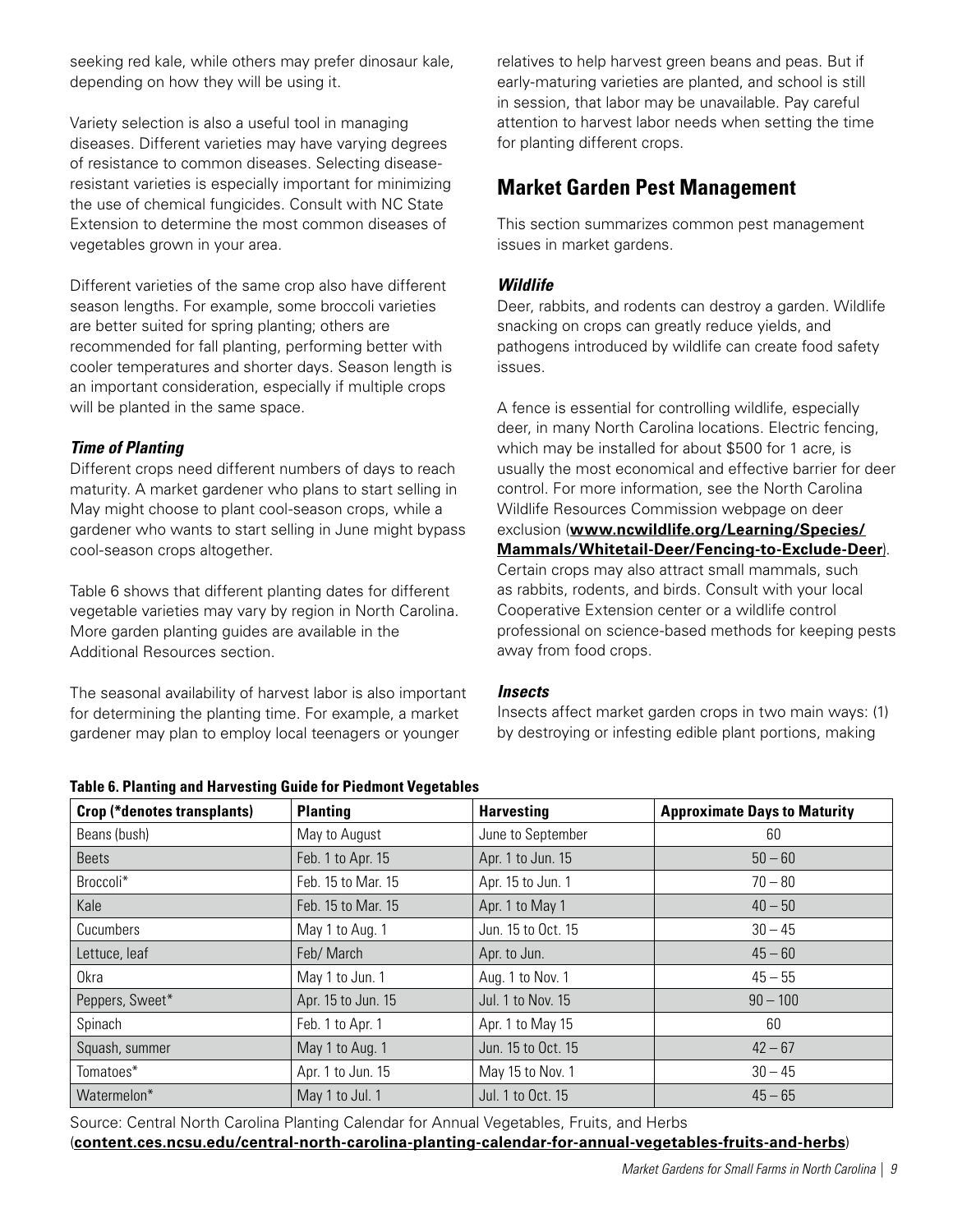them unmarketable, and (2) by carrying and spreading diseases.

Examples of insect damage include tomato hornworms feeding on plant leaves and the presence of insect eggs on leafy greens. Chewing and sucking insects also feed on plant foliage, creating stress on the plant that may impact yields.

Insects can also function as vectors (transmitters) of diseases such as viruses. In market gardens, insects that carry viruses include beet leafhopper (a vector for tomato curly top virus), western flower thrips (a vector for tomato spotted wilt), and aphids (a vector for watermelon mosaic virus).

*Integrated pest management* (IPM) is a way to monitor and control market garden pests. The main principles of IPM are to identify and monitor pest populations, disease pressure, and weed threats, treating the problem when pest pressure reaches a certain threshold.

Prevention is a cornerstone of IPM. Prevention includes paying attention to soil health and other stressors that may make plants less healthy and more prone to insect damage. The IPM system also relies on properly identifying pests. Market gardeners should be familiar with pests likely to affect major crops.

The four categories of IPM related to insect control are cultural, mechanical, biological, and chemical.

*Cultural management* includes proper soil management, consistent irrigation, selecting appropriate varieties, managing soil health, practicing crop rotations, keeping weeds from competing with garden crops, and maximizing air circulation by training, pruning, or trellising where appropriate. Allowing adequate time for planning and preparation is a large part of good cultural management. Some cultural management practices may result in added financial expense, for example, sourcing trellising materials and resistant varieties that may be available only from limited sources.

*Mechanical management* is physically removing pests or creating barriers to their entry. Mechanical techniques can be effective but also tend to be time-intensive. Handpicking asparagus beetles, for example, can be a practical means of control in a small asparagus patch; handpicking asparagus beetles from a heavily infested 50-foot or 100-foot row would likely be too time-intensive for a market gardener with other crops to tend. Floating row covers are a common mechanical management technique in market gardens. Made of lightweight spun

polyethylene, row covers are placed over garden crops, creating a physical barrier to insects while allowing light to penetrate.

*Biological controls* use other living organisms and even pathogens to manage insects. One common means of biological control is *Bacillus thuringiensis* (Bt) bacteria (commercially marketed as DiPel, Javelin, and Xentari, among others), which is used to control some species of caterpillars in vegetable and fruit crops. Specific strains of Bt bacteria may be more effective on specific insect species. Other examples of naturally occurring biological controls include predator organisms (which prey on specific insects) and parasites and parasitoid organisms (which live in or on specific insect hosts). For example, certain tiny parasitic wasps may attack and kill problematic insects. Beneficial insect predators, like lady beetles, may feed on damaging insects. Timing of use, availability, and cost are all important factors when using biological controls. Some biological controls, like certain Bt strains, are widely available. Other biological controls may require special ordering and be cost-prohibitive.

*Chemical controls* are insecticides labeled to kill or manage insect pests. Insecticides are labeled with application restrictions that must be followed by law. Advantages of chemical insecticides include high mortality and control; however, insecticides can also kill beneficial insects. Consumer preferences are a consideration, and in some cases, there are safety concerns about human and wildlife exposure to chemicals.

#### *Diseases*

The IPM categories for controlling insects also apply to diseases and weeds.

*Cultural management* is an important disease control strategy. Healthy plants are generally less prone to diseases. Diseases can overwinter in plant material, so removing and destroying diseased plants can lessen future disease pressure. Rotating crops, widening plant spacing, pruning, and trellising may also help prevent disease.

*Mechanical management* for disease control includes barriers and shelters to prevent insect vectors from transferring disease organisms to crops. Coverings such as high tunnels and small greenhouses also can limit the presence of airborne diseases, like those carried by molds and fungi.

*Biological and chemical control* strategies for disease control include products derived from natural sources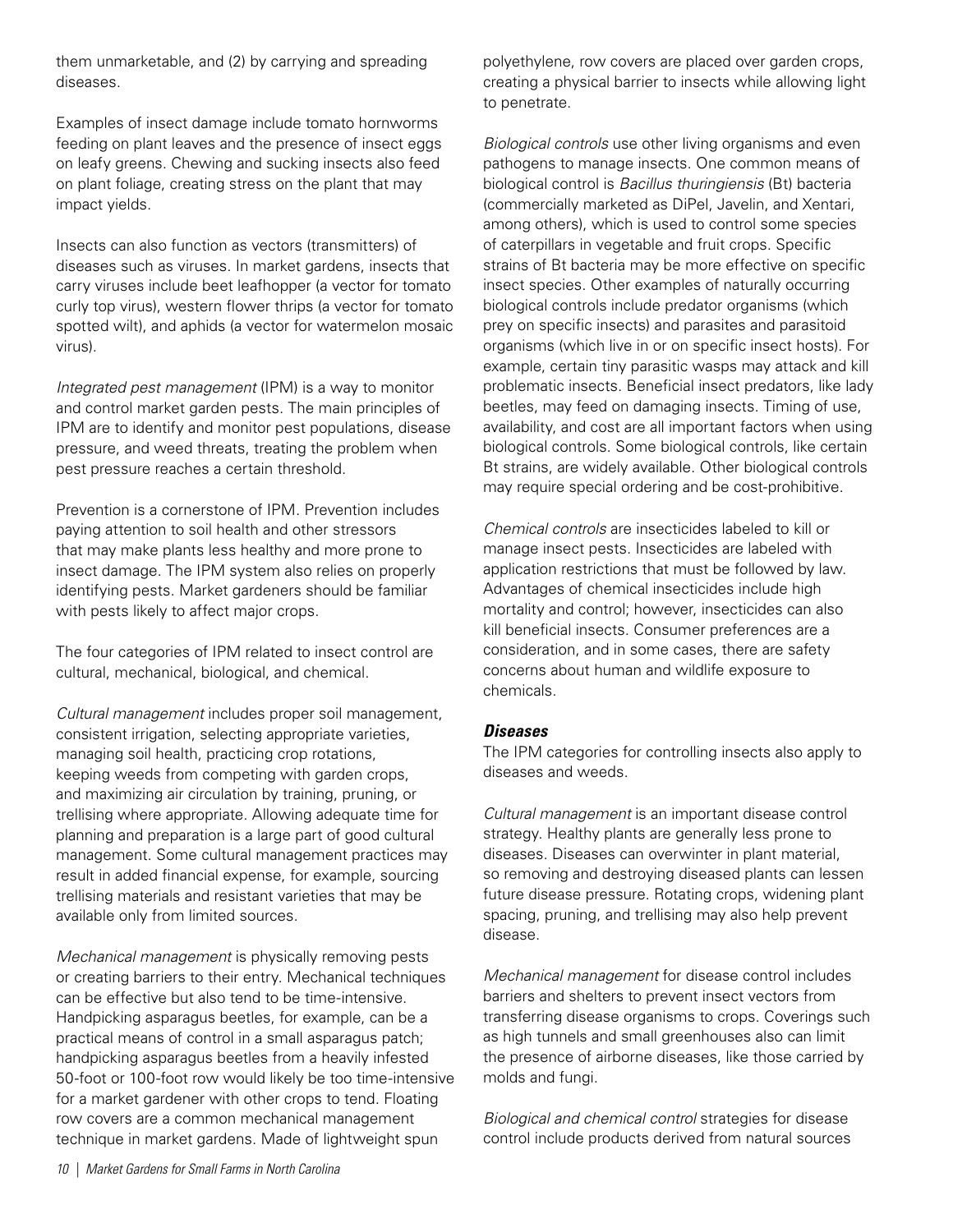<span id="page-12-0"></span>as well as chemical pesticides. Strictly adhere to label instructions for all products used to control disease. The market gardener must understand the potential implications of each production practice, weighing the costs and benefits of using different products for disease control.

#### *Weeds*

*Cultural and mechanical management* are often used to lessen weed pressure in the market garden. Weeds compete with garden plants, robbing them of nutrients, so removing weeds by hand or machine is necessary. Mulching crops creates a physical barrier to weed seed germination. Removing weeds before they can develop seed heads is important in management, as is removing weed debris from the garden.

*Chemical management* involves the judicious use of herbicides to eliminate weeds. For major weed infestations, herbicides may be a reasonable and economical tool. As with pesticides, always apply herbicides according to the label requirements.

*Biological control* tools are less likely to be available for weeds than diseases or insects, so most organic producers rely on mulches, cover crops, or cultivation for effective weed control.

### **Season Extension Techniques**

Market gardeners often aim to extend the marketing season by producing crops over a longer period. Season extension involves bringing crops to market both earlier and later than usual. This section describes common season-extension techniques for market gardeners, with a focus on the financial costs and potential benefits of each system.

#### *High Tunnels*

*High tunnels*, sometimes called hoop houses, are permanent or semipermanent structures covered with greenhouse-grade plastic coverings. High tunnels range in size from a few yards long to more than 100 feet. A high tunnel is tall enough for people to comfortably stand up in, and ideally has enough room for thorough sideventing and for a tractor or tiller to pass through. High tunnels can enable production of higher value crops, like fall-harvested tomatoes. Some crops, like root vegetables and some leafy greens, can be overwintered in a high tunnel.

Costs of high tunnel construction vary widely, with published estimates ranging from \$1.50 to \$3.00 per

square foot. A North Carolina Farm School budget estimates a cost of \$3,850 for the materials for a 20-by-100-foot high tunnel, or almost \$2.00 per square foot. The cost does not include hired labor that may be needed for construction. Some high tunnel sites may require additional preparation costs such as ground leveling and surface water drainage lines. The Farm School budget estimates that the high tunnel will return \$3,682 in the first year to labor and management, based on a crop mix of greens, cucumbers, peppers, and tomatoes.

High tunnels have become widely used on small farms that focus on growing produce for local sales. Besides extending the marketing season, high tunnels can improve crop quality and yields, and aid in pest management. However, high tunnels require additional production skills and exceptional crop management, maintenance, and attention, such as proper ventilation.

To reduce overhead costs, a market gardener should select tools and irrigation equipment that can be used in both field and high tunnel production.

#### *Floating Row Covers and Low Tunnels*

*Floating row covers* are lightweight, spun-bonded plastics that may be placed over crops for frost protection and insect exclusion—"floating" on top of the plants. Row covers come in different thicknesses and generally can provide 2°F to 8°F of frost protection. They can extend crop season through early fall frosts and protect growing crops from late spring frosts. The lightest-weight row covers are most often used for insect protection.

*Low tunnels* are made of spun-bonded plastic material supported by plastic or metal hoops. They usually range in height from 2 to 4 feet. Low tunnels can be used to extend the season for crops like greens and root crops, and they can extend fall harvest of cucumbers and squash. Some crops can be overwintered in low tunnels, but snow and winter winds can limit extended winter use. Temperatures in low tunnels may reach levels that are higher than desired, which may require covers to be installed and removed daily.

Row covers and low tunnels can also be used within a high tunnel.

Costs of covering material for floating row covers and low tunnels are modest, ranging from \$0.15 to \$1.15 per row foot. Covers are available in different weights and widths; choice will depend on the specific crop needs. Low tunnel hoops can be purchased or made from materials commonly available at home improvement stores.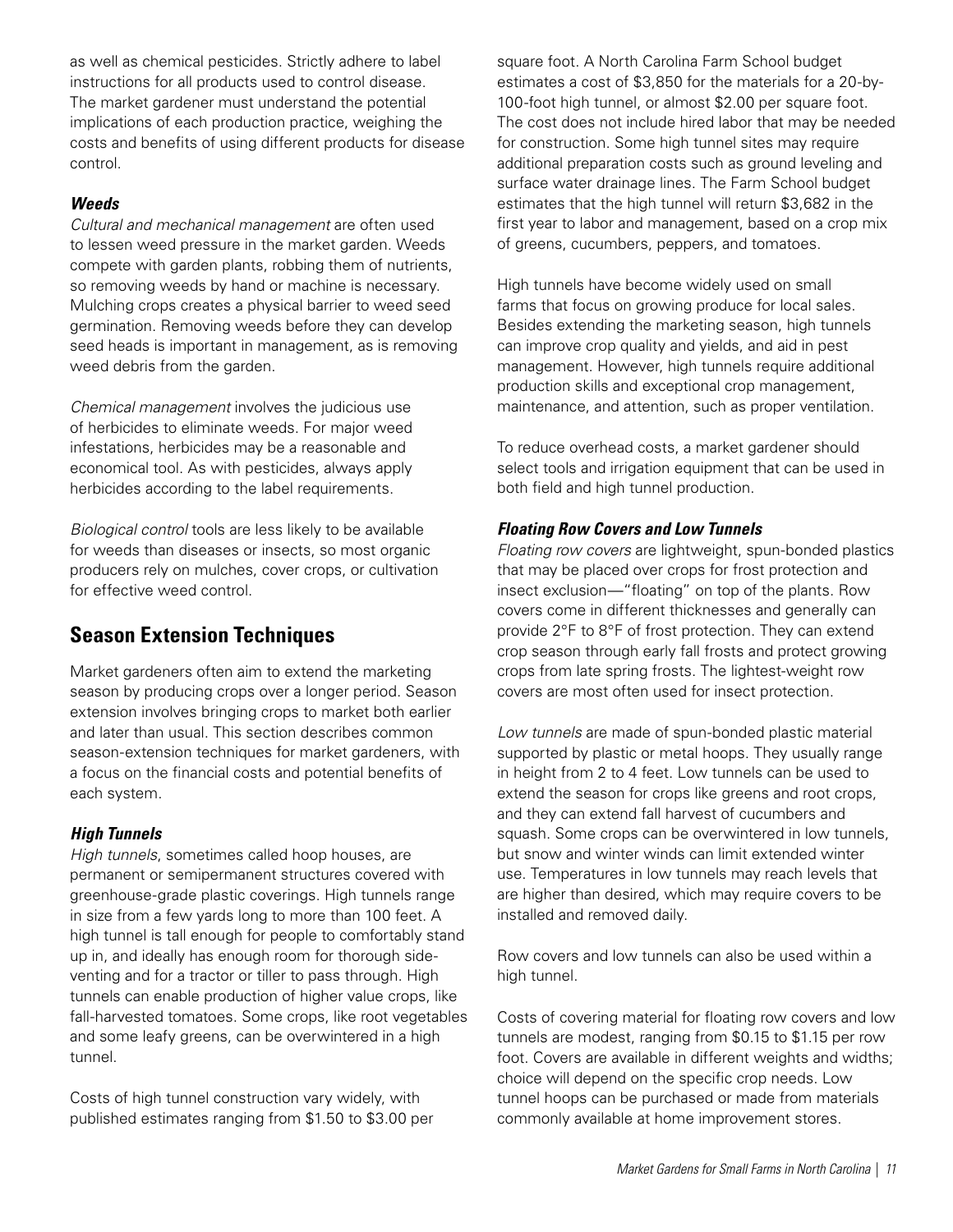<span id="page-13-0"></span>There are likely profitable uses for the appropriate row covering and low tunnels in many market gardens. Market gardeners should be sure they have appropriate finances and the time to maintain the season extension tools. See *Season Extension Tools and Techniques* (**[www.uky.edu/ccd/sites/www.uky.edu.ccd/files/](http://www.uky.edu/ccd/sites/www.uky.edu.ccd/files/extension.pdf) [extension.pdf](http://www.uky.edu/ccd/sites/www.uky.edu.ccd/files/extension.pdf)**) for more information.

### **Postharvest Handling and Food Safety**

A market gardener has a responsibility to provide consumers with the safest products possible. Maintaining food safety for a market garden starts long before harvest, with practices that include using safe water, restricting wildlife access to food crops, and never applying materials that may harbor disease pathogens.

Fresh produce can also be contaminated after harvest. Regular hand washing, maintaining clean containers for transporting produce, and storing produce at proper temperatures are some food safety best practices.

The NC State Extension Food Safety Infosheet *Asking Food Safety Questions at the Farmers Market* provides the following food safety tips:

- Use nonporous, cleanable, and sanitizable tables and other surfaces, or single-use packaging, to display produce.
- Shelter the market stand from direct sun, rain, and birds with an overhead covering.
- Provide farmworkers and farmers market customers with bathrooms and hand-washing facilities.
- Follow market rules for providing samples of uncut produce or other food samples.
- Store cut produce, leafy greens, and sprouts at temperatures lower than 41ºF.

Developing a food safety plan is recommended for market gardeners, and one may be required under some market conditions. Plenty of educational resources are available from NC Cooperative Extension and other sources to help the market gardener develop safe handling practices for the food grown for local sale. *On-Farm Cold Storage Virtual Training* is a good resource from the Center for Environmental Farming Systems (**[cefs.ncsu.edu/resources/on-farm](https://cefs.ncsu.edu/resources/on-farm-cold-storage-virtual-training/)[cold-storage-virtual-training](https://cefs.ncsu.edu/resources/on-farm-cold-storage-virtual-training/)**). DIY Postharvest Equipment (**[ncfreshproducesafety.ces.ncsu.edu/](https://ncfreshproducesafety.ces.ncsu.edu/ncfreshproducesafety-postharvest-diy-postharvest-equipment) [ncfreshproducesafety-postharvest-diy-postharvest](https://ncfreshproducesafety.ces.ncsu.edu/ncfreshproducesafety-postharvest-diy-postharvest-equipment)[equipment](https://ncfreshproducesafety.ces.ncsu.edu/ncfreshproducesafety-postharvest-diy-postharvest-equipment)**) provides tips on cooling methods.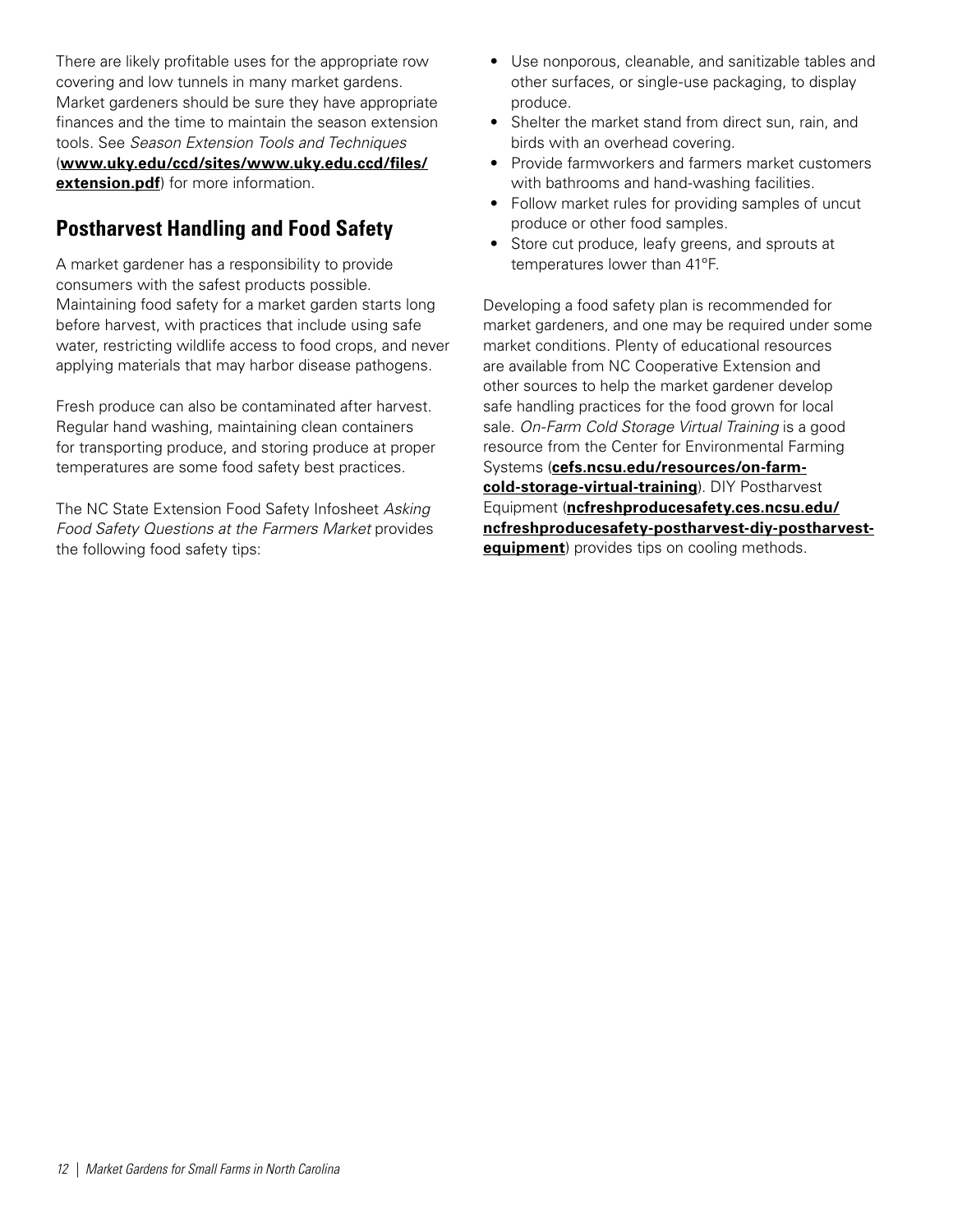## <span id="page-14-0"></span>**Income Potential: The Economics of a Market Garden**

For a market garden enterprise, it is prudent to understand how much income is likely. Developing a good projection of costs and returns can help the potential market gardener decide what crops to grow, where to sell those crops, or whether to produce a garden at all.

Following are five important components of market garden economics to consider before beginning.

### **1. Prices and yields**

It is vital to know both the likely costs and the likely returns from market garden production. Many market garden production plans focus on costs: land preparation, seed, fertilizers, and pest control. But profitable production of vegetable and fruit crops is very dependent on returns, which are based on the crop yields and the prices received for those yields. It is a good practice to never assume the highest yields; crop losses are always likely, and the percent of marketable produce is rarely 100 percent.

Market gardeners often focus on a single, most profitable market channel; but developing markets for "seconds" helps diversify marketing risk and grow the operation. For example, smaller-sized potatoes might be sorted at harvest and sold in separate packs. Some market gardeners have discovered local restaurant markets for small-sized sweet potatoes, featured on menus as fingerling sizes.

Table 7 shows common market garden crops with sample yields for a 100-foot row and per square foot. These yields will vary considerably by season and market garden situation.

Sale prices for market garden crops may be highly variable. The best way to project a price for your crops is to determine what your customers will be willing to pay per unit of a crop (such as per pound) and multiply that by the likely marketable yield. (You can investigate the prices other growers are receiving at a farmers market.) Keep in mind that it is rare for an entire projected yield to be sold at the market price. Some produce may be unmarketable; market prices could change; and other unexpected yield changes can occur.

#### **Table 7. Common Market Crops with Sample Yields**

| Crop                | <b>Yields per</b><br><b>Square Foot</b> | <b>Yields in Pounds</b><br>per 100 Feet |
|---------------------|-----------------------------------------|-----------------------------------------|
| Bean, bush snap     | 0.2                                     | 36                                      |
| <b>Beet</b>         | 07                                      | 80                                      |
| Carrot              | 0.8                                     | 80                                      |
| Cucumber            | 1.6                                     | 144                                     |
| Lettuce (salad mix) | 2.6                                     | 96                                      |
| Squash (summer)     | 0.4                                     | 120                                     |
| Tomato              | 5.6                                     | 200                                     |

Source: *Planting and Harvesting Guide for Piedmont Vegetables and Herbs* (**[growingsmallfarms.](https://growingsmallfarms.ces.ncsu.edu/wp-content/uploads/2012/08/plantharvestguide20081.pdf?fwd=no) [ces.ncsu.edu/wp-content/uploads/2012/08/](https://growingsmallfarms.ces.ncsu.edu/wp-content/uploads/2012/08/plantharvestguide20081.pdf?fwd=no) [plantharvestguide20081.pdf?fwd=no](https://growingsmallfarms.ces.ncsu.edu/wp-content/uploads/2012/08/plantharvestguide20081.pdf?fwd=no)**)

### **2. Estimating costs of production**

Developing realistic costs of production is perhaps the most important task for the financial success of a market garden. Many production cost categories have already been addressed in this publication. This section provides a summary and overview of the major market garden cost categories.

There are two cost categories for a market garden: variable and fixed. Variable costs change with the amount of production. Common pre-harvest variable costs include seeds and plants; fuel; fertilizer; mulching, plasticulture, and irrigation supplies; weeding; and pest control products. For example, it will take more seeds to grow a 100-foot row of squash than it will to plant a 10×3-foot raised bed of squash. Labor is another important variable cost, especially if the market gardener will use hired labor to help with planting, weeding, and harvest.

Fixed costs do not change with the amount produced. Fencing supplies are a good example of a fixed cost for market gardens. Posts, fences, and electric fencing supplies are purchased once but will be used for many different crops across multiple seasons. Other common fixed costs are machinery, equipment (for example, tillers, sprayers, and cultivation mechanisms), and irrigation infrastructure.

Look at Table 10, which illustrates an estimated production cost for a 100-foot row of tomatoes, staked and irrigated. Although the production cost estimate looks favorable compared to the production revenue, some costs aren't represented. For example, the fixed costs will need to be allocated for this crop. Depending on the size of the market garden and the amount of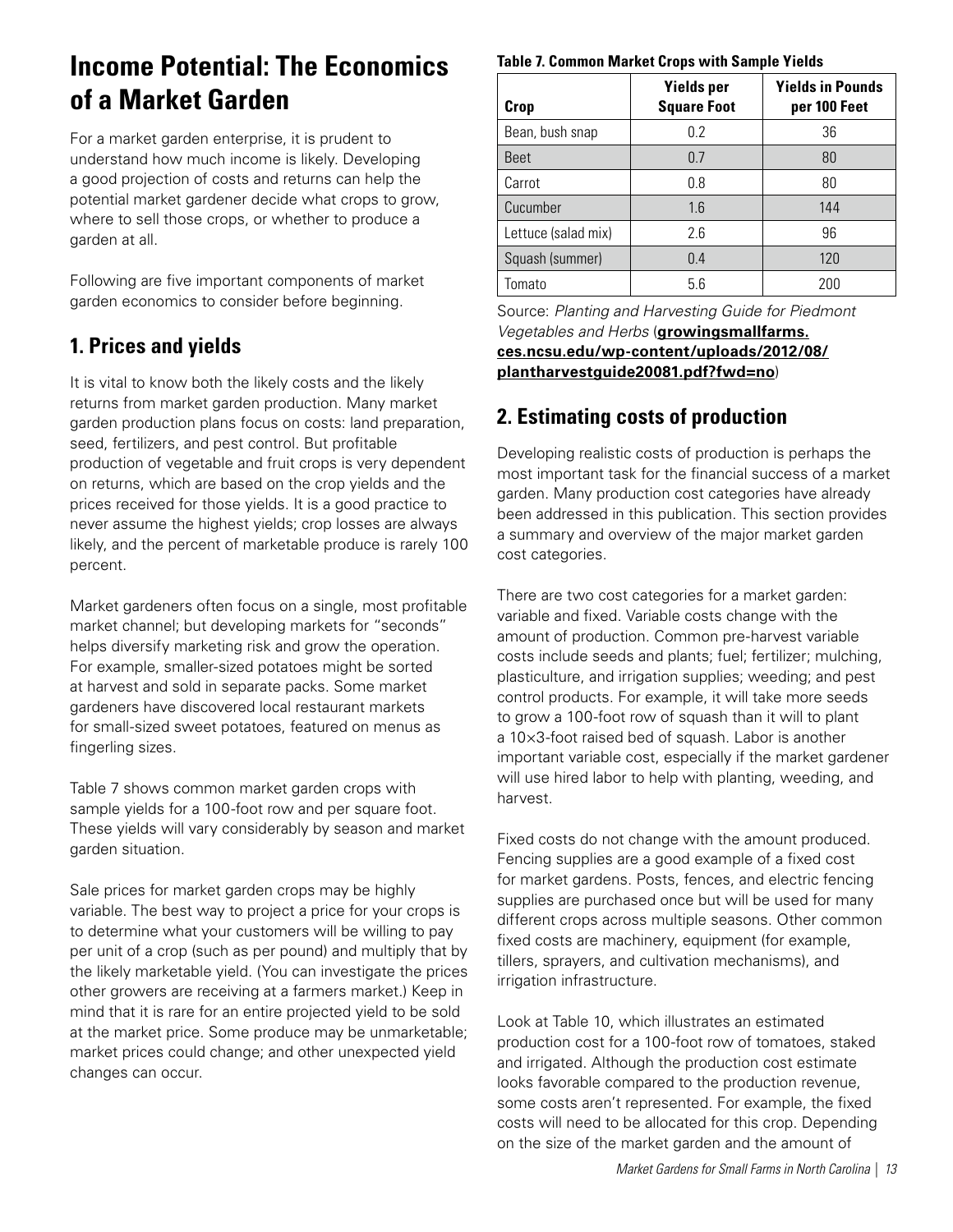<span id="page-15-0"></span>equipment purchased, these fixed costs could easily range from \$25 to \$250 per year—for only a 100-foot row. Fixed costs are frequently underestimated; in addition, a cost will be incurred for getting the crop to market and selling it to the customer.

### **3. Marketing costs**

Market gardeners often underestimate the costs of marketing. Marketing costs can be roughly divided into four categories:

- 1. Packaging (variable cost)
- 2. Transportation to market (variable cost)
- 3. Vendor labor (variable cost)
- 4. Marketing equipment and memberships (fixed or variable cost)

*Packaging costs* include boxes and crates used to transport the crop to market as well as bags and boxes provided to the customer. A market gardener who is supplying a CSA may need to buy containers for delivering member shares to a delivery point.

*Transportation costs* include fuel used to get crops to market and the fixed cost of the vehicle. The North Carolina Farm School budgets assume the purchase of a \$5,000 used pickup truck to haul produce.

*Vendor labor* is often underestimated. If a farmers market is open for three hours, for example, someone not only has to be there to assist customers during those hours but also must set up and break down the market stand and drive to and from the market. The extended time needed to sell at a farmers market is one reason market gardeners may seek alternative outlets.

*Marketing equipment and memberships* are fixed costs. Many farmers markets require membership fees; these may be modest but add up. Other one-time costs can

include equipment like tables, crates, and coverings used at a market stand. Advertising, including printing and mailing costs for cards and flyers, are potential marketing expenses that can fit into both variable and fixed cost categories.

### **4. Labor requirements**

Labor needs for a market garden will vary by crop. Understanding how much labor you will need—and if any of it must be hired labor—is important. Table 8 shows labor in hours per 100-foot row for seven types of produce.

The North Carolina Farm School estimates 1,724 labor hours for a 1-acre market garden growing a typical market garden crop mix during a 40-week period—more than 40 hours per week. Even if a market gardener hired half that labor, as the North Carolina Farm School budget assumes, the owner would need to work more than 20 hours per week during a 40-week period. Labor needs are not likely to scale down in proportion to market garden size; in other words, it will likely require more than 172 hours to produce and market a one-tenth acre garden during a season. Market gardens are highly labor intensive, and potential market gardeners should not underestimate the labor requirements.

### **5. Example Break-Even and Profit Levels**

Every farm will have different production systems and costs and generate different profits. However, the sample returns listed in Tables 9 and 10 illustrate the wide variety in profitability for garden crops commonly sold in local markets. Successful market gardeners must use careful planning and good management—likely along with lots of trial and error—to arrive at a profitable crop mix for the particular farm or garden and the local market.

| <b>Labor Type</b>                     | <b>Tomatoes</b> | <b>Peppers</b> | <b>Cucumbers</b> | <b>Salad</b><br>Mix | Green<br><b>Beans</b> | <b>Cantaloupe</b> | <b>Watermelon</b> |
|---------------------------------------|-----------------|----------------|------------------|---------------------|-----------------------|-------------------|-------------------|
| Pre-Harvest                           | 14              |                |                  |                     |                       |                   |                   |
| Harvest                               | 20              |                |                  |                     |                       |                   |                   |
| Post-Harvest                          | 14              |                |                  | 13                  |                       |                   |                   |
| Post-Season                           |                 |                |                  |                     | 0.5                   |                   |                   |
| <b>Total Labor Hours per 100' Row</b> | 49              |                |                  | 19                  |                       |                   |                   |

#### **Table 8. Labor in Hours per 100-foot Row.**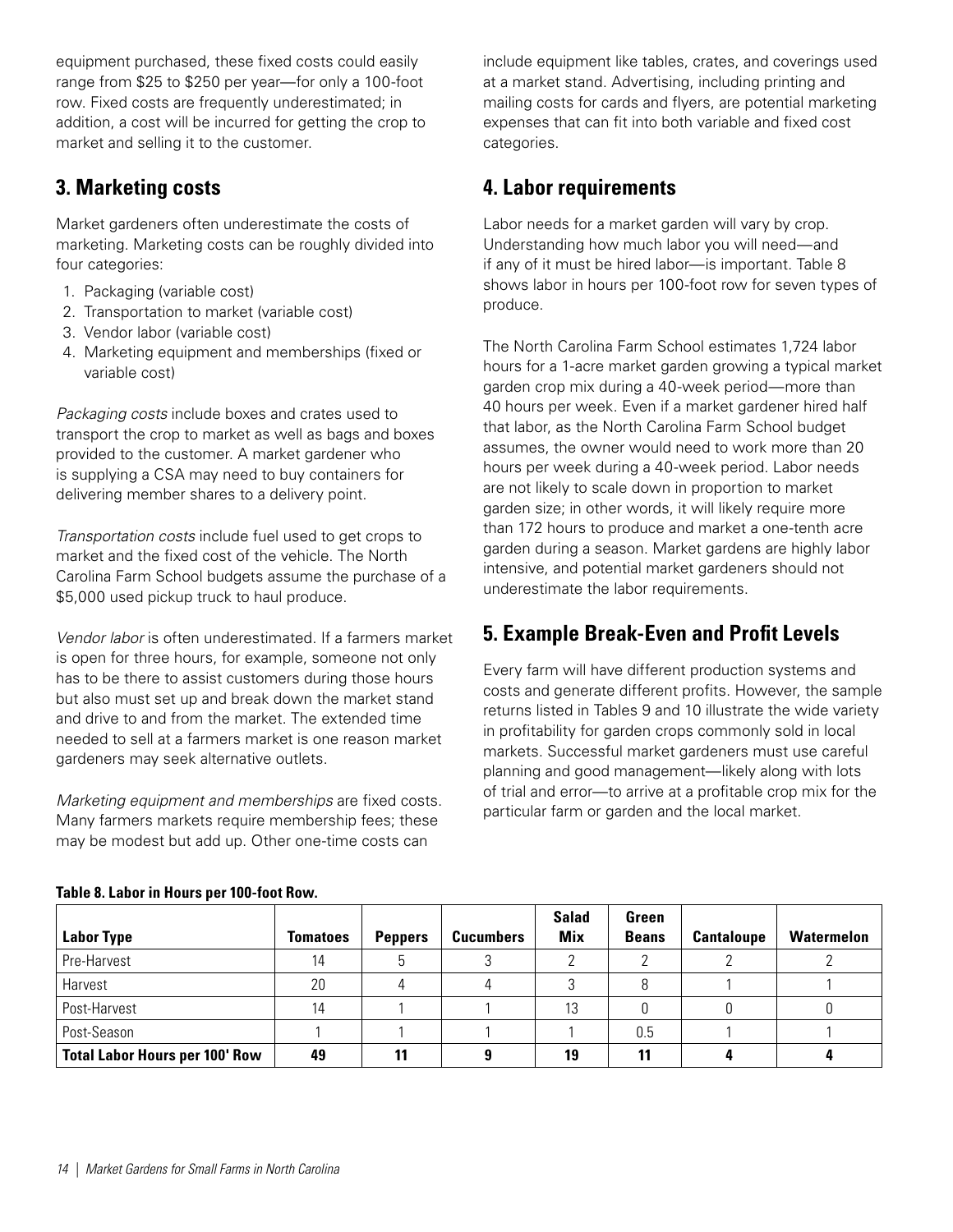#### **Table 9. Pricing and Yields by Vegetable Crop.**

| <b>Prices</b><br>and Yields | Type                                            | <b>Tomatoes</b> | <b>Peppers</b> | <b>Cucumbers</b> | <b>Salad</b><br>Mix | Green<br><b>Beans</b> | <b>Cantaloupe</b> | <b>Watermelon</b> |
|-----------------------------|-------------------------------------------------|-----------------|----------------|------------------|---------------------|-----------------------|-------------------|-------------------|
|                             | # of Plants per Row                             | 50              | 66             | 100              | N/A                 | 300                   | 50                | 50                |
| Yield                       | <b>Total Yield per 100'</b><br><b>Row in Ib</b> | 602             | 364            | 173              | 160                 | 80                    | 160               | 46                |
|                             | Retail 60%                                      | \$2.00          | \$2.00         | \$2.00           | \$8.00              | \$3.00                | \$3.00            | \$5.00            |
| Price per Ib                | Wholesale 40%                                   | \$1.00          | \$1.00         | \$1.00           | \$1.50              | \$3.00                | \$3.00            | \$5.00            |

#### **Table 10. Vegetable Crop Budget Comparison.**

| <b>Budget</b>                            |                                                   |                 |                |                  | <b>Salad</b> | Green        |                   |                   |
|------------------------------------------|---------------------------------------------------|-----------------|----------------|------------------|--------------|--------------|-------------------|-------------------|
| <b>Category</b>                          | <b>Budget Item</b>                                | <b>Tomatoes</b> | <b>Peppers</b> | <b>Cucumbers</b> | <b>Mix</b>   | <b>Beans</b> | <b>Cantaloupe</b> | <b>Watermelon</b> |
| <b>Gross Income</b>                      | Retail                                            | \$722.40        | \$436.80       | \$207.60         | \$768.00     | \$144.00     | \$288.00          | \$138.00          |
| per 100' Row                             | Wholesale                                         | \$240.80        | \$145.60       | \$69.20          | \$96.00      | \$96.00      | \$192.00          | \$92.00           |
|                                          | Total per 100' Row                                | \$963.20        | \$582.40       | \$276.80         | \$864.00     | \$240.00     | \$480.00          | \$230.00          |
| <b>Variable Cost</b>                     | <b>Purchased Transplants</b>                      | \$7.29          | \$6.85         | \$12.06          | \$0.00       | \$0.00       | \$13.98           | \$24.45           |
| per 100' Row                             | Seed                                              | \$0.00          | \$0.00         | \$0.00           | \$17.31      | \$3.07       | \$0.00            | \$0.00            |
|                                          | <b>Stake Replacement</b>                          | \$3.33          | \$13.20        | \$4.00           | \$0.00       | \$0.00       | \$0.00            | \$0.00            |
|                                          | String                                            | \$0.68          | \$0.68         | \$0.91           | \$0.00       | \$0.00       | \$0.00            | \$0.00            |
|                                          | Insecticide                                       | \$3.20          | \$0.00         | \$2.18           | \$0.05       | \$0.29       | \$2.18            | \$2.18            |
|                                          | Herbicide                                         | \$2.05          | \$2.05         | \$2.05           | \$0.00       | \$1.02       | \$2.05            | \$2.05            |
|                                          | Fungicide                                         | \$9.13          | \$0.00         | \$0.71           | \$0.49       | \$0.20       | \$0.71            | \$0.71            |
|                                          | Lime (pro-rated)                                  | \$0.41          | \$0.41         | \$0.41           | \$0.41       | \$0.41       | \$0.41            | \$0.41            |
|                                          | Fertilizer                                        | \$6.06          | \$5.80         | \$4.60           | \$3.64       | \$1.60       | \$4.60            | \$4.60            |
|                                          | Black Plastic w/                                  | \$12.00         | \$12.00        | \$12.00          | \$0.00       | \$0.00       | \$12.00           | \$12.00           |
|                                          | Drip Irrigation                                   |                 |                |                  |              |              |                   |                   |
|                                          | Drip Irrigation Only                              | \$0.00          | \$0.00         | \$0.00           | \$4.00       | \$4.00       | \$0.00            | \$0.00            |
|                                          | Annual Rye Cover                                  | \$0.00          | \$0.00         | \$0.00           | \$0.00       | \$0.00       | \$0.00            | \$0.00            |
|                                          | <b>Sales Containers</b>                           | \$98.73         | \$3.07         | \$3.07           | \$24.55      | \$3.07       | \$2.73            | \$3.18            |
|                                          | Total Labor Cost @<br>\$12 per hour               | \$586.57        | \$132.55       | \$103.64         | \$228.00     | \$126.00     | \$48.00           | \$48.00           |
|                                          | Marketing Cost at 8% of<br>Gross Revenue          | \$57.82         | \$29.09        | \$12.96          | \$61.44      | \$19.20      | \$36.36           | \$36.36           |
|                                          | Capital Variable Cost                             | \$34.96         | \$45.60        | \$47.13          | \$34.82      | \$40.40      | \$34.83           | \$34.83           |
|                                          | <b>Total Variable Cost per</b><br><b>100' Row</b> | \$822.23        | \$251.29       | \$205.71         | \$374.71     | \$199.26     | \$157.85          | \$168.77          |
|                                          | <b>Returns Over Variable</b><br>Cost per 100' Row | \$140.97        | \$331.11       | \$71.09          | \$489.29     | \$40.74      | \$322.15          | \$61.23           |
| <b>Fixed Cost per</b><br><b>100' Row</b> | <b>Capital Fixed Cost</b>                         | \$44.88         | \$35.00        | \$47.13          | \$45.47      | \$34.70      | \$43.19           | \$43.19           |
| <b>Total Cost per 100' Row</b>           |                                                   | \$867.11        | \$286.29       | \$252.84         | \$420.18     | \$233.96     | \$201.04          | \$211.96          |
|                                          | <b>Returns to Land, Capital per 100' Row</b>      | \$96.09         | \$296.11       | \$23.96          | \$443.82     | \$6.04       | \$278.96          | \$18.04           |
| <b>Breakeven \$/lb</b>                   |                                                   | \$1.44          | \$0.79         | \$1.46           | \$2.63       | \$2.92       | \$1.26            | \$4.61            |

This budget was assembled by Derek Washburn, NC Farm School, NC State University, in collaboration with Gary Bullen, N.C. Cooperative Extension agents across North Carolina, and small farms in North Carolina. For more detail regarding this budget, visit **[ncfarmschool.ces.ncsu.edu](https://ncfarmschool.ces.ncsu.edu/)**.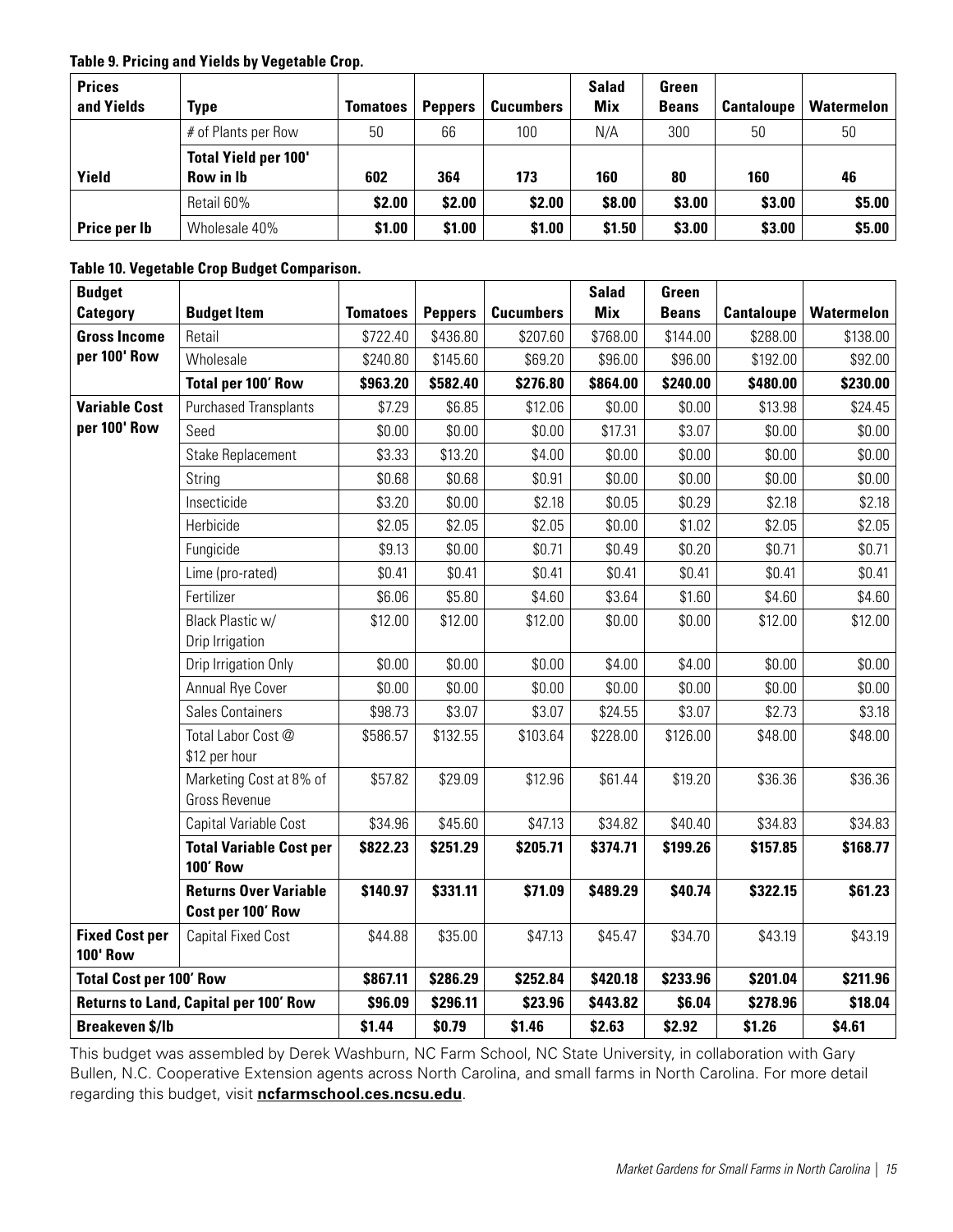# <span id="page-17-0"></span>**Summary**

A market garden can be a profitable venture for a small farm in North Carolina. The possibility of profitability is increased with production planning, market research and development, and development of a working plan for maintaining soil health and controlling pests during the enterprise. This publication has highlighted some of the relevant resources for planning a market garden in North Carolina.

# **Additional Resources**

### **Market Garden Costs and Returns**

*Budgeting for Agricultural Decision Making* (PennState Extension) **[extension.psu.edu/budgeting-for-agricultural](https://extension.psu.edu/budgeting-for-agricultural-decision-making)decision-making**

*Vegetable and Melon Budgets: Small Scale* (University of Kentucky Cooperative Extension Service) **[www.uky.edu/ccd/tools/budgets](https://www.uky.edu/ccd/tools/budgets)**

### **Market Garden Design**

*How to Organize the Garden* (The North Carolina Extension Gardener Handbook) **[content.ces.ncsu.edu/extension-gardener](https://content.ces.ncsu.edu/extension-gardener-handbook/16-vegetable-gardening#section_heading_7966)[handbook/16-vegetable-gardening#section\\_](https://content.ces.ncsu.edu/extension-gardener-handbook/16-vegetable-gardening#section_heading_7966) [heading\\_7966](https://content.ces.ncsu.edu/extension-gardener-handbook/16-vegetable-gardening#section_heading_7966)**

### **Planting Dates for North Carolina Regions**

Eastern North Carolina Planting Calendar for Annual Vegetables, Fruits, and Herbs

**[content.ces.ncsu.edu/eastern-north-carolina](https://content.ces.ncsu.edu/eastern-north-carolina-planting-calendar-for-annual-vegetables-fruits-a)[planting-calendar-for-annual-vegetables-fruits-and](https://content.ces.ncsu.edu/eastern-north-carolina-planting-calendar-for-annual-vegetables-fruits-a)[herbs](https://content.ces.ncsu.edu/eastern-north-carolina-planting-calendar-for-annual-vegetables-fruits-a)**

Central North Carolina Planting Calendar for Annual Vegetables, Fruits, and Herbs

**[content.ces.ncsu.edu/central-north-carolina](https://content.ces.ncsu.edu/central-north-carolina-planting-calendar-for-annual-vegetables-fruits-a)[planting-calendar-for-annual-vegetables-fruits-and](https://content.ces.ncsu.edu/central-north-carolina-planting-calendar-for-annual-vegetables-fruits-a)[herbs](https://content.ces.ncsu.edu/central-north-carolina-planting-calendar-for-annual-vegetables-fruits-a)**

Western North Carolina Planting Calendar for Annual Vegetables, Fruits, and Herbs **[content.ces.ncsu.edu/western-north-carolina](https://content.ces.ncsu.edu/western-north-carolina-planting-calendar-for-annual-vegetables-fruits-a)[planting-calendar-for-annual-vegetables-fruits-and](https://content.ces.ncsu.edu/western-north-carolina-planting-calendar-for-annual-vegetables-fruits-a)[herbs](https://content.ces.ncsu.edu/western-north-carolina-planting-calendar-for-annual-vegetables-fruits-a)**

### **Season Extension and High Tunnels**

*Growing Small Farms* (NC State Extension) **[growingsmallfarms.ces.ncsu.edu/](https://growingsmallfarms.ces.ncsu.edu/growingsmallfarms-seasonextlinks/) [growingsmallfarms-seasonextlinks/](https://growingsmallfarms.ces.ncsu.edu/growingsmallfarms-seasonextlinks/)**

### **Selecting a Site**

*North Carolina Extension Gardener Handbook*, Chapter 16, "Vegetable Gardening" **[content.ces.ncsu.edu/extension-gardener](https://content.ces.ncsu.edu/extension-gardener-handbook/1-soils-and-plant-nutrients)[handbook/1-soils-and-plant-nutrients](https://content.ces.ncsu.edu/extension-gardener-handbook/1-soils-and-plant-nutrients)**

### **Soils and Plant Nutrients**

*North Carolina Extension Gardener Handbook*, Chapter 1, "Soils and Plant Nutrients"

#### **[content.ces.ncsu.edu/extension-gardener](https://content.ces.ncsu.edu/extension-gardener-handbook/1-soils-and-plant-nutrients)[handbook/1-soils-and-plant-nutrients](https://content.ces.ncsu.edu/extension-gardener-handbook/1-soils-and-plant-nutrients)**

*Managing Soil Health: Concepts and Practices* (Penn State Extension) **[extension.psu.edu/managing-soil-health-concepts](https://extension.psu.edu/managing-soil-health-concepts-and-practices)[and-practices](https://extension.psu.edu/managing-soil-health-concepts-and-practices)**

*Soil Health: Healthy Soil for Life* (USDA Natural Resources Conservation Service).

**[www.nrcs.usda.gov/wps/portal/nrcs/main/soils/](https://www.nrcs.usda.gov/wps/portal/nrcs/main/soils/health) [health](https://www.nrcs.usda.gov/wps/portal/nrcs/main/soils/health)**

### **Start-up**

*Got to Be NC* (Search North Carolina Farmers Markets) **[gottobenc.com/find-local/farmers-markets](https://gottobenc.com/find-local/farmers-markets/)**

*Market Gardening: A Start Up Guide* (ATTRA: National Sustainable Agriculture Information Service) **[douglas.extension.wisc.edu/files/2010/05/Market-](https://douglas.extension.wisc.edu/files/2010/05/Market-Gardening-Getting-Started-ATTRA.pdf)[Gardening-Getting-Started-ATTRA.pdf](https://douglas.extension.wisc.edu/files/2010/05/Market-Gardening-Getting-Started-ATTRA.pdf)**